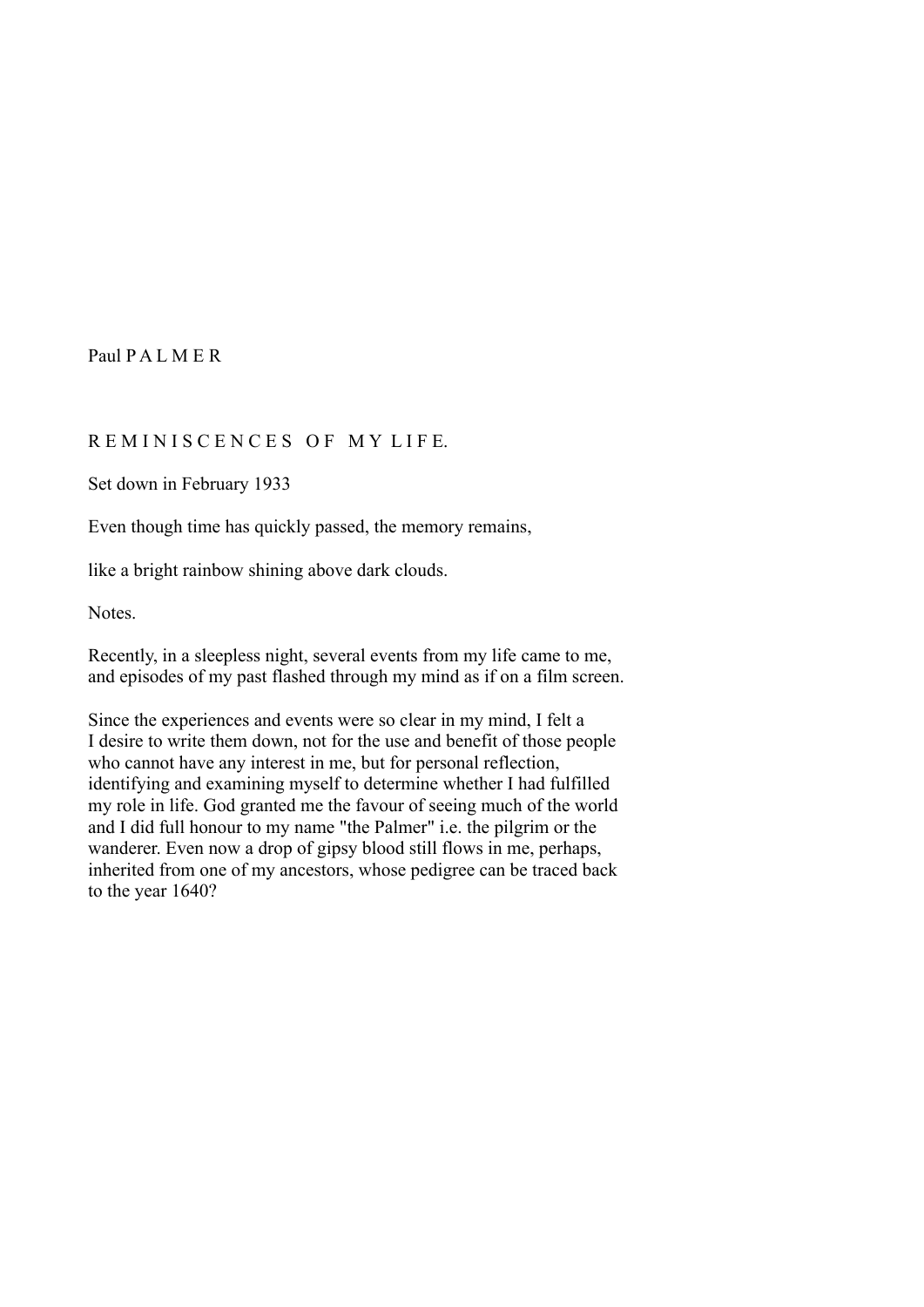### -2-

I was born on the 28th of April 1855 in Zion, Jerusalem, the Holy City, as the second child of my parents. I was followed by four other brothers and sisters. My parents were very pious and god fearing people and at that time and for many years afterwards my good father was headmaster and director of the school for orphans, which had been founded by Bishop Gobat and therefore called Bishop Gobat's School. We spent our childhood with the children of the owner of our house, who lived on the floor below ours and we were all healthy and vigorous, rough and high spirited, afraid of nothing. We would leap upon our horses and ride away at a gallop. We climbed up impossible paths and walls. We also played many pranks, for some of which we were punished by our stern but just father. Our dear mother was also stern but full of goodness and love for all of us and she consoled us again and again for our pain. We were very young when we went to our father's school, together with the orphan boys, and there we were taught all subjects in English. Outside the school, German, French and Arabic were also spoken, so we learnt several languages at the same time. On free afternoons when there was no school we took long walks during which our father imparted to us some knowledge of animals, flowers and stones. Then each month there was one day totally free. This day we used for walking to Artas where our landlord owned a small estate. There we strolled in the gardens, ate the ripe fruits from the trees and at lunchtime we enjoyed a fine lamb which was killed and roasted with rice in our presence. We were also allowed to bathe in the spring and how beautiful, then was the ride home. So we spent our days joyful and without sorrow alternating between school and being free with nature, until my parents decided that my dear mother should take us to spend some time in her home town of Payerne. This is a town in the Frenchspeaking part of Switzerland and where my mother's brothers were living. My dear father saw us to Jaffa and onto the steamer and after a calm passage we arrived safely at Trieste. From there we went partly by train, partly by bus until we arrived safely in Payerne where our cousins gazed at us as if we were half-savages. One of our uncles gave up some rooms for us in the back yard and we were housed there for approximately one and a half years. On our arrival, I was aged eight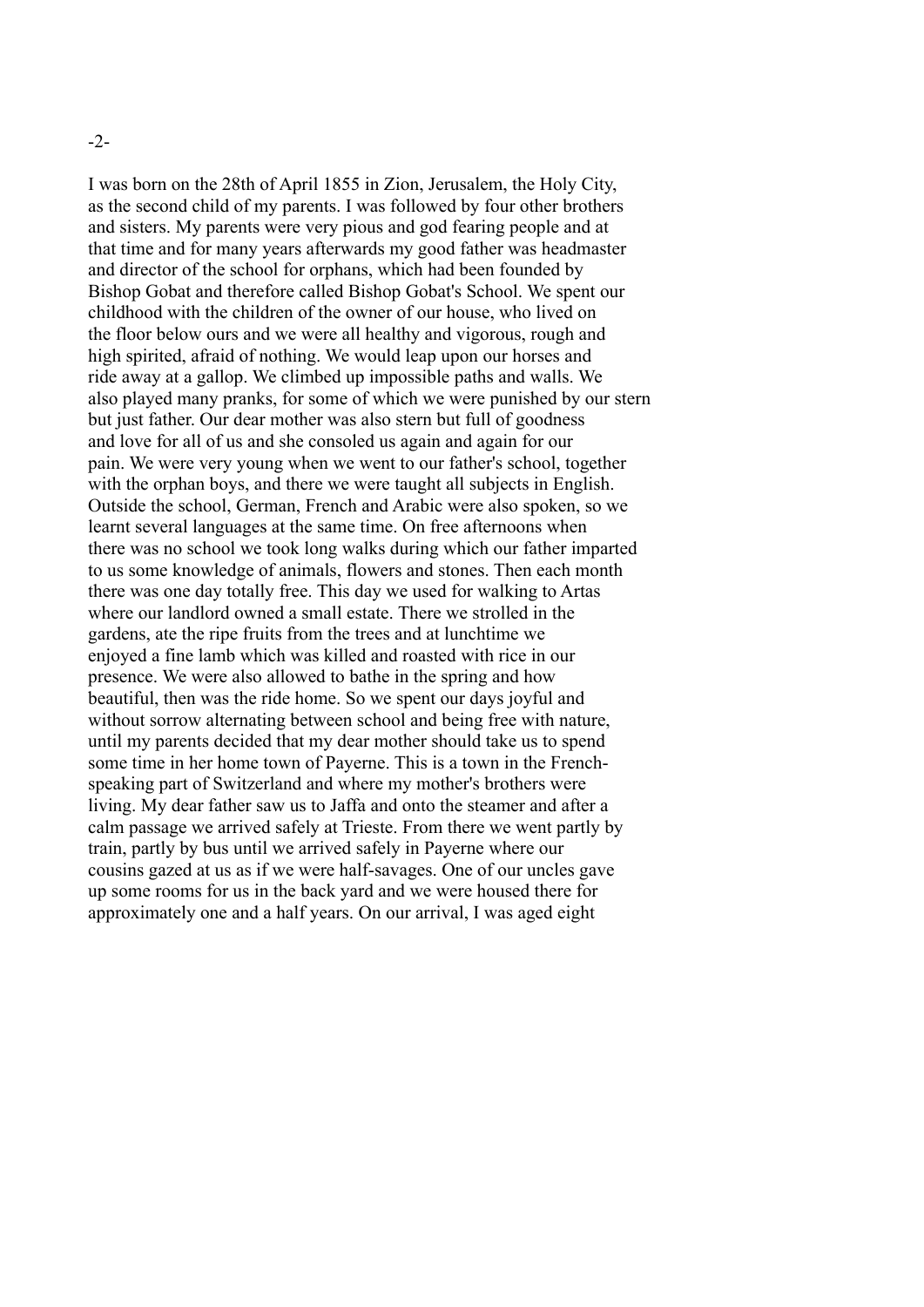and started attending the College where I had to learn French diligently. All the other subjects were taught in French too. I was also called up for youth military service there ("Jugendwehr") and all the students had to appear each Saturday afternoon, bright and shining in their uniform, and we were drilled for some hours on the meadow outside the town. Once in Lausanne there was a meeting of the young people of the Kanton who did military service ("Jugendwehrleute"). We went too and were billeted there. We were exercised for several days and a mock guerrilla warfare was arranged. After the manoeuvres, there was a military parade and then we were dismissed. We returned to Payerne partly by train and partly on foot. In the school-holidays we went to the hay and potato-harvest with our cousins and often went bathing in the river thereby learning to swim well. In winter-time we went sledging or ice-skating and in the evenings we all lay around the huge tiled stove playing games or telling stories. So our life passed, free from cares between cheerfulness and earnestness until my dear father came to take my mother and younger sisters and brothers back to Jerusalem. However, my oldest sister was to stay for some time more in Payerne and I was to go to the Realschule in Esslingen. This place in Wuerttemberg was probably chosen by my father because one of his brothers lived there and also the school was recognized as a good one. My father introduced me to the teacher with whom I was to have board and lodging. Even today I remember rushing into a corner after my father's farewell and weeping bitterly - it was the first time that I was seized with homesickness. But after dinner all the boys (there were six of us) were put to bed and although I still sobbed a bit, the next morning all the tears were dry. I went along to the school where all the other children gazed at me, for I had to say to everybody that I came from Jerusalem. I was given a seat in the last row. We had to write from dictation and because I had almost forgotten the German language I made so many mistakes that the teacher left sitting me on that spot. However, after some weeks I began to remember and in a bound became the fifth and later on even the first of the 45 students in the weekly placing. These places I kept right until leaving the Realschule. In class, the emphasis was on work and I applied myself zealously. Sometimes it was difficult to discipline myself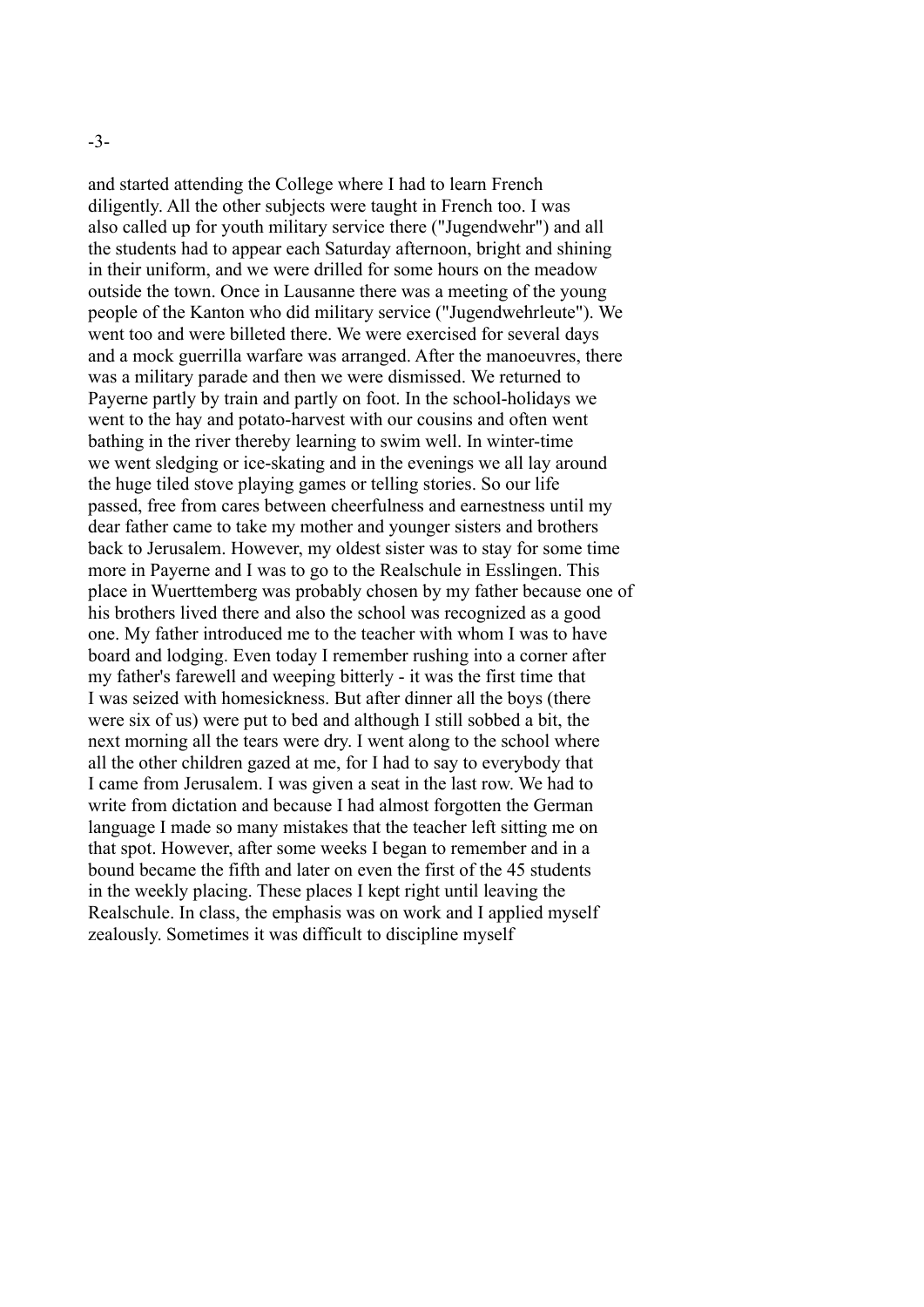and to suppress all the jokes I had in mind, for I was tall and vigorous and used to an independent life. Any spare-time I had and especially the long school-holidays were spent with my relatives who owned a mill. I stayed there and played with my cousins who were of the same age. We gadded about in the mill, raised sacks of flour on the elevator, built big underground caves between the stored sacks of flour, played many games with the neighbour's children and went with the loads of sacks of flour to the railway station. In doing this I was always allowed to drive the coach. It was always a great joy for me, when, in the summer evenings, I was allowed to take the horses to the river for watering and bathing. Afterwards there was a little extra gallop for me. Sometimes on my free afternoon, I went to visit my aunt and she always filled my bags with various nice things to take back. I was allowed to go into her beautiful garden and to eat as much as I liked of all the nice fruits. I particularly liked to do this as it complemented the not too sumptuous meals of the boardinghouse. As at school work so also at playing games, I always was one of the first and strongest and I could always hold my own.

When I was fourteen years old. I was confirmed and given benediction together with my cousins. Soon after this I took the entranceexamination for the Oberrealschule in which I was successful being placed among the top students. But I did not attend this school after all, on the contrary, I was sent to another uncle in Stuttgart who was a building contractor and had moved there after finishing work on the Brennerpass railway line in Tyrol. Without being consulted and knowing it and without having any special inclination for it, I was induced to learn the building trade. Perhaps the reason was that I had some ability in mathematics and drawing and though I had dreamed of long journeys through the world and felt a strong inclination for becoming a seaman, I did not resist the decision made by my parents and relatives. I attended the building trade school and passed by working hard throughout the winter semester. As it was the custom of that time I worked during summer on a building-site as a stone-mason and brick-layer to gain practical experiences. This activity also brought me some small earnings, which I could use in winter as pocket money, as I received free board, lodging, clothes, school etc. from my uncle who was a wealthy man.

-4-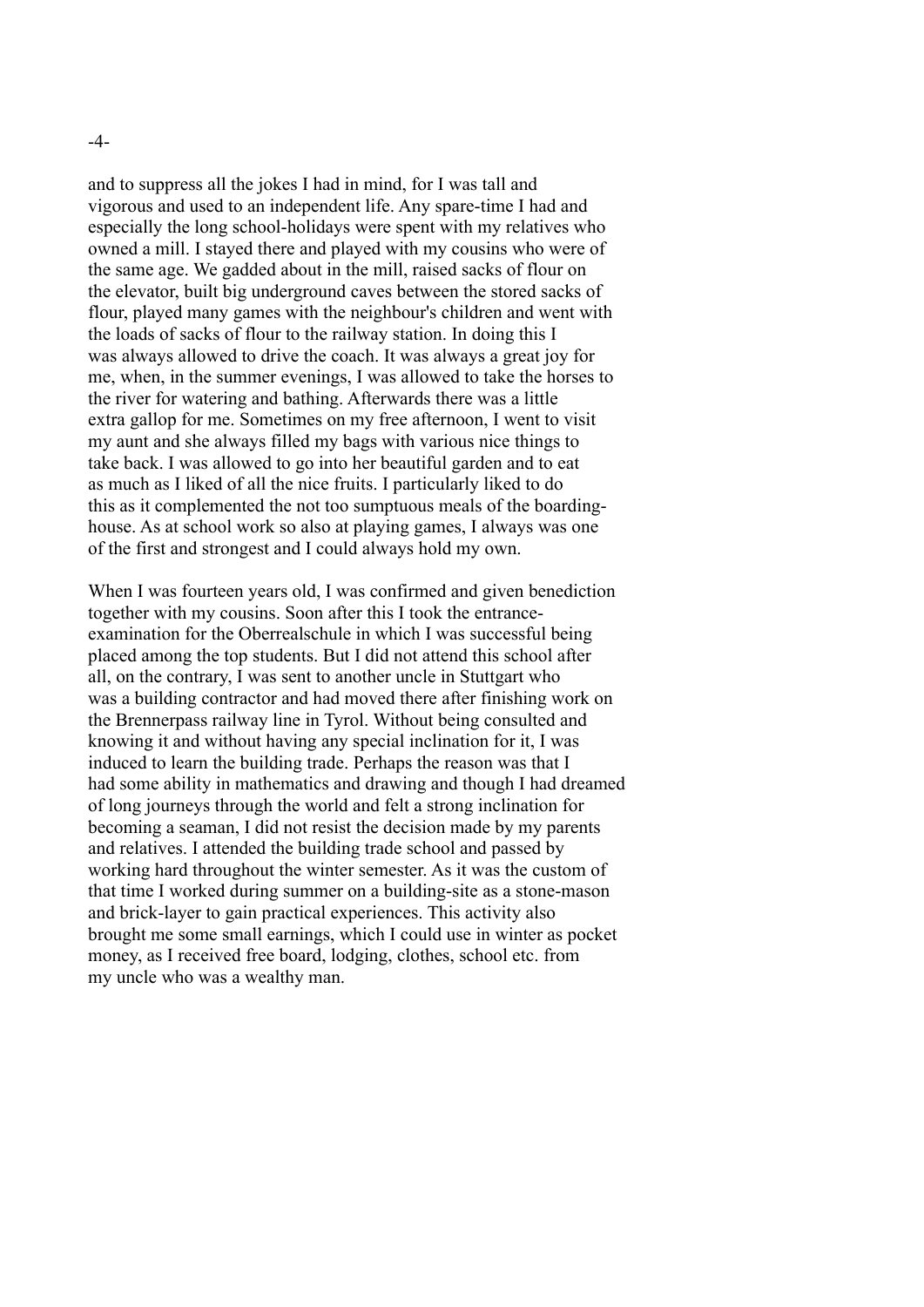-5-

So I stayed in Stuttgart until I had finished my studies. This was also the time (1870/71) of the war against France, with all of its episodes and, following the great victories, the conclusion of peace at Versailles. Quite often I was seized with the idea to take part by applying as volunteer for fighting on land or sea, but since I was not of full age my uncle's prohibition prevented my volunteering. After finishing all the semesters successfully I wanted to become independent, so that from now on I did not have to rely on the favours of my uncle. By accident I saw an advertisement for a building assistant for the construction of the Waldshut-Stuehlingen railway line. I applied for this job and after having shown my qualifications, I was appointed to my first position. However, I did not work there for very long because I was suddenly seized by the wish to travel. I went to Zurich where I accidentally met a schoolfellow who was working there during the summer. I joined him and we went together on the "Waltz". We worked here and there for some weeks till the beginning of winter in which time we had arrived at a small township near Romannshorn. There a master engaged us but soon after he stopped getting commissions. He was a man of good nature and introduced us to a brewer for whom we sawed small pieces of ice out of the Bodensee for a small payment and some beer. But this work was soon too cold for us and so we travelled back to Stuttgart. There I was told by my uncle that one of his friends had undertaken to complete the building of the Winterthur-Singen railway line and as a result of his intervention I was employed as a building-assistant and started working. Now, for the first time, I was involved in doing drawings, later on I did some surveying and finally I got to supervise the building of a large bridge. Meanwhile (1875) I had received the call-up papers for the army and returned to my father's birthplace. I was considered to be fit for active service but was lucky to draw a high number which set me free from military service. After visiting my relatives in Stuttgart for a short time I returned to the building-site and stayed there until all the works were finished.

In the meantime I had grown tall and strong and noticed that girls began to take an interest in me. However, the blood of the gipsy and wanderer reappeared and I freed myself to wander carefree and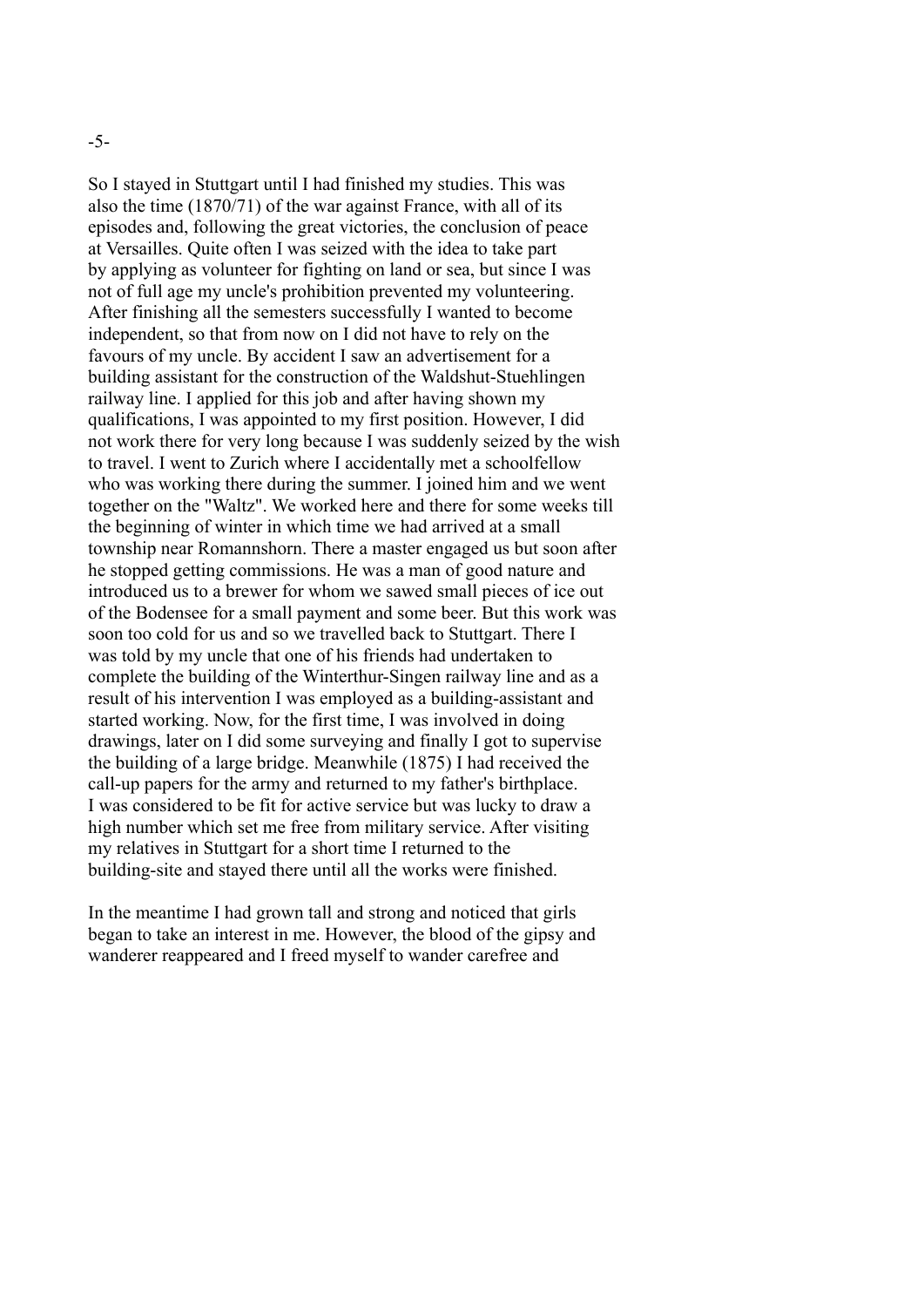-6-

light-hearted through the world, finally arriving in Basel. There I read in a newspaper about the building of a railway line which would go through Payerne, my mother's birthplace and where I went to school between the ages of eight and ten. I asked my relatives there for information and got the message that I could possibly get a job from a building contractor in Payerne. I packed up, went there and began working immediately on arrival. I worked out the drawings for the contractor and was occupied on the building-sites of the stations. After six months I was promoted to the general board of directors and took over the supervision of the stations between Murten and Bern. I stayed there until all the work was completed and the various sections had been set in operation. The engineer of the section employed me as a secretary and because Payerne was the centre of the section, I moved to the office there where I stayed for some years. My chief spent most of his time on the track, but he placed his trust in me and left me all of the office work. Because I did not have much work to do, I had to put my excess energy somewhere as I did not like to be idle. I started to occupy myself with various agricultural projects. I lived in a farmer's house opposite the station with other boarders, mostly artisans, among whom I played the first fiddle as intellectual. Very often I helped the farmer in his work. I learnt ploughing and mowing and ever took part in bringing in the harvest. Often I drove the workmen out to their working place at four o'clock in the morning or brought them their meal at lunchtime. I also helped with making hay and harvesting potatoes and other crops. In the winter evenings we sat in the big living-room near the warm stove and everybody got a bag of nuts which had to be cracked or apples to be peeled or leaves of tobacco to string and hang up for drying. While doing this we laughed, joked, flirted and sang. On other times, a glass of wine was drunk and some evening was devoted to gaiety. I quickly learnt dancing with the landlady and whenever we heard the sound of the harmonica we immediately started dancing, whether the beat was right or wrong did not matter. When there was no work to do out in the fields I often got the brown horse out of the stable, harnessed it to light carriage or saddled it and drove or rode alone through field and forest. But sometimes I also went with a bigger party to places nearby to attend a church festival or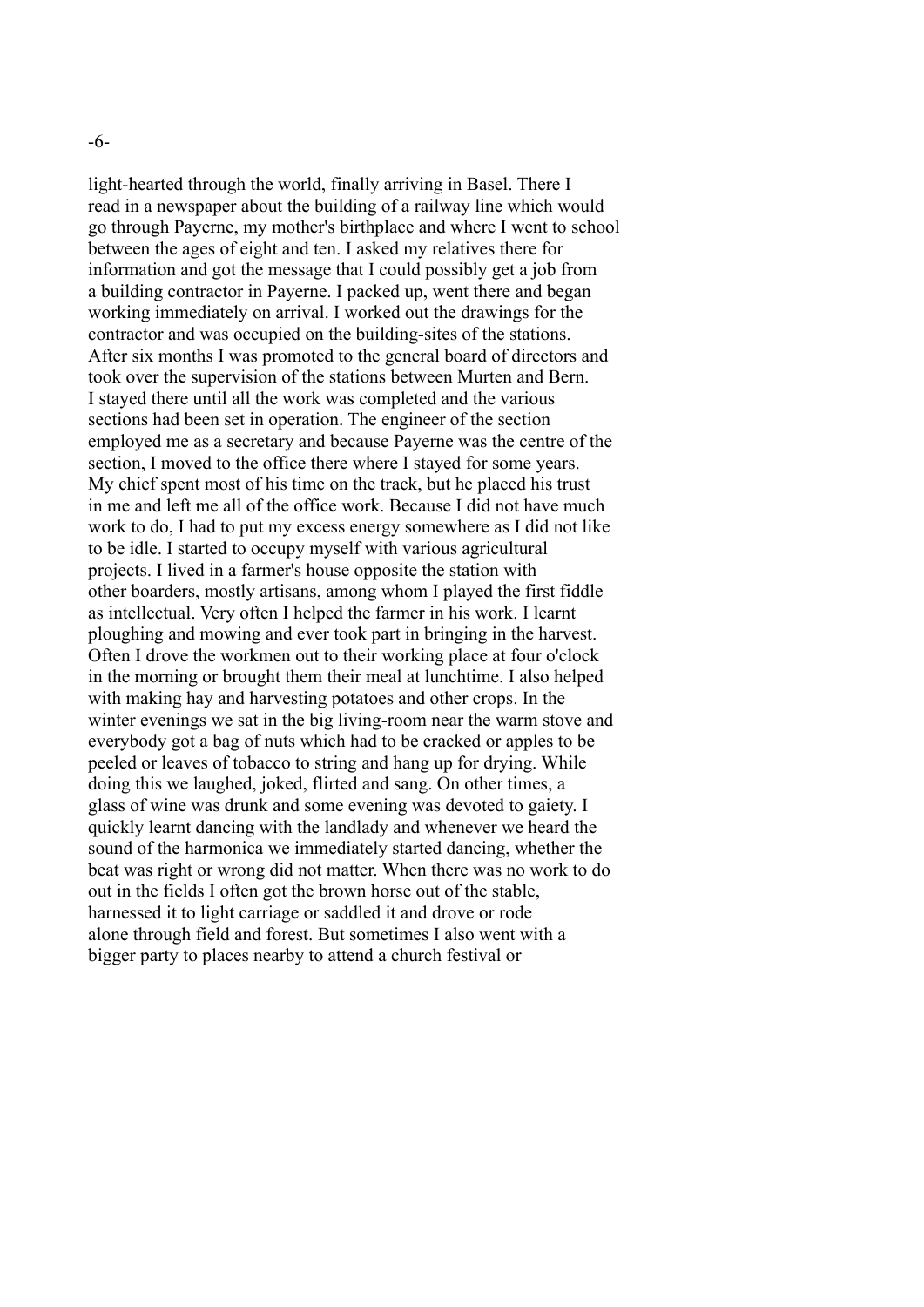harvest-thanksgiving, at which there was hearty dancing and the whole party returned joyous and merry.

Of course, I always gave preference to my tasks at the office and never neglected them; because I worked quickly they were done in no time, but really there was not much to do and I had plenty of spare time to do other things especially to enlarge my store of agricultural knowledge, I laid out a nice vegetable garden for myself and the masters and employees of the stations relished the salad made from my big black radishes served with a glass of wine. Now and then, when the farmer's wife was in the right mood, she baked a dripping-cake for us which we really liked if eaten warm. Often I lay in the grass under the big walnut-tree and read stories about travelling and adventures until it seized me again. I would run to the stable, get the brown horse out, saddle up and ride away at full gallop.

The period between 1876-1878, nearly three years, was a beautiful, golden time in the blessed Payerne, a time in which I enjoyed wonderful hours beside the performance of my duty. All of the people were very friendly towards me, but I did not visit my relatives very often, because they always tried to take me under their wing and to re-educate me. I preferred my independence to contact with them. After these years full of happiness and joy I was offered the position of a station-master in another part of the country, an appointment in which my chief certainly played a part, So I went my way, certainly proud of the position to come, but also sad that I had to take leave of my friends. I was 23 when, in autumn 1878, I arrived at my new post in Vevey. I arrived, (as duly appointed station-master with the right to a pension) - just at the time of the grape harvest. I was installed by my present chief and because I had already performed a similar duty sometimes in Payerne I was quick to learn and readily settled down into my new situation. My tasks consisted of daily inspection of a 25km section of track and of directing the men in any work required in one of the most beautiful regions of Switzerland at the Genfersee. Lausanne was the starting-point, Vevey the centre and Ville-Neuve the end of the section. I quickly became known to the workmen and the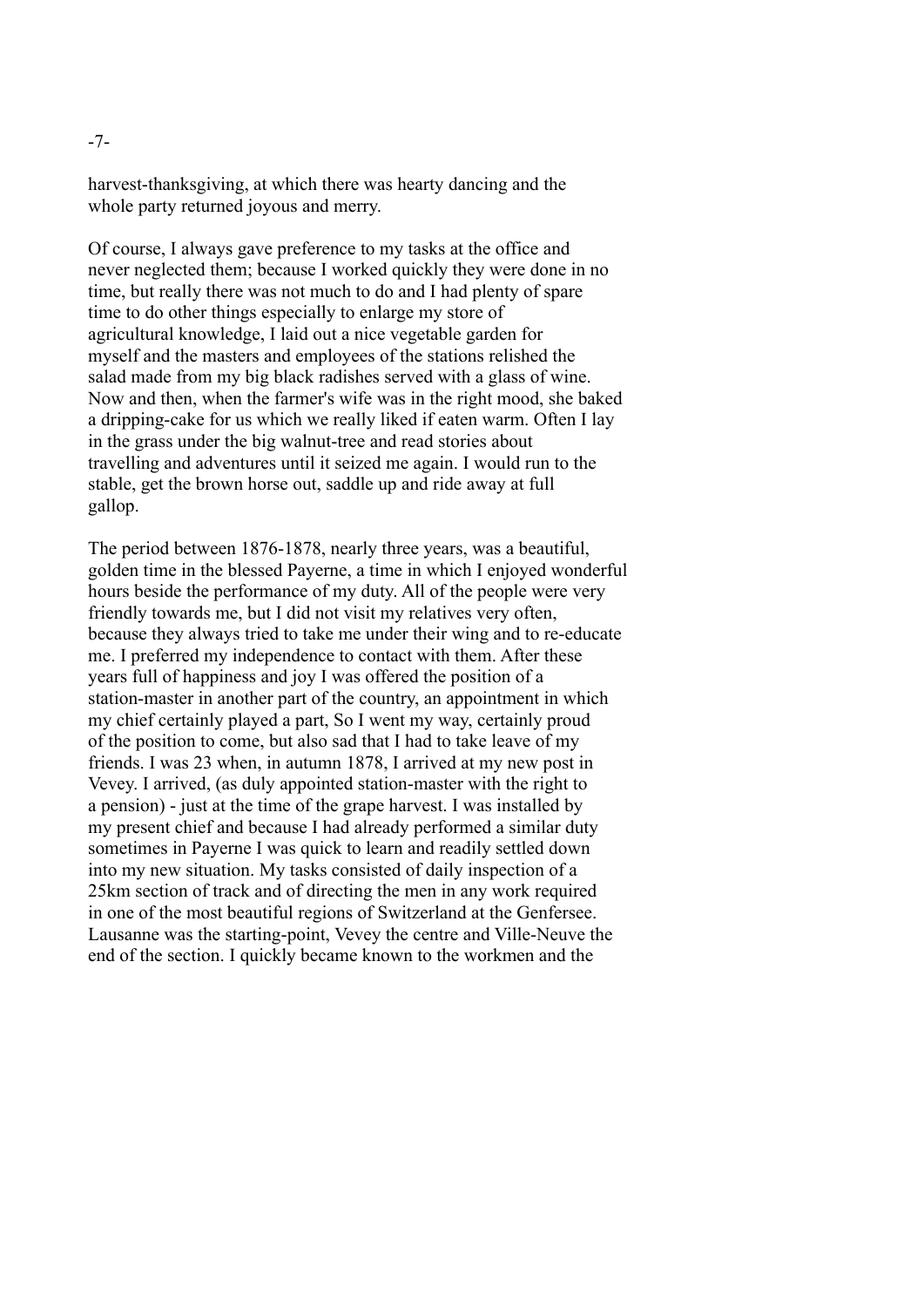-8-

officials of the stations and I arranged my work in such a way that I was able to do it conscientiously but with little effort in the shortest time possible. At the station of Vevey I had an office and every day I visited one or other part of my section by train and came back over the same part on foot. In this way I did my checks and ordered what was necessary. But soon I found I had much spare-time which I used for learning telegraphy and doing other tasks. Often I obtained a free hour for one or other comrade by doing his work at the telegraph-station or ticket-office or I sat at his table and did the book-keeping or calculations. Occasionally I rode on the locomotives and took over the controls; the passengers having no idea who was driving them. But I can say that no accident occurred which could have been due to any negligence of mine and I always brought the travellers safely to their destination. When, in winter, the snow was lying as high as a house in the cuttings of the section, blocking the traffic, I got the snow-plough out of the shed, in which it was stored during the summer and cleaned the track. Sometimes the plough got stuck in the snow and I had to quickly fetch the workmen with their snow-shovel, whether it was day or night. Also on night a storm had washed away a large part of the embankment and when the train crossed a mailcoach was thrown into the lake. There was intensive work to do lasting for months and our own personnel together with borrowed workmen repaired all the retaining walls, embankments and the entire section itself. But after this there were again more restful times and I had 14 days holiday with a free ticket which I used for travelling through Switzerland. I stopped here and there to see the sights or for entertainment and I rode on a steamer over the blue waves of the Genfersee to Calvine with a merry party. We went to a shooting match, where I also tried shooting at the target and to a church festival. I went to Payerne to see my friends who I had not forgotten, stayed there for a Sunday and we recalled old times.

I also want to mention a custom which existed at that time and probably I is still common today. In the middle of my section there was a small farmstead which belonged to some vine-growers to which I was often invited when on patrol. Some of the men and I were called down to the cellar which was filled with big wine-casks. All the participants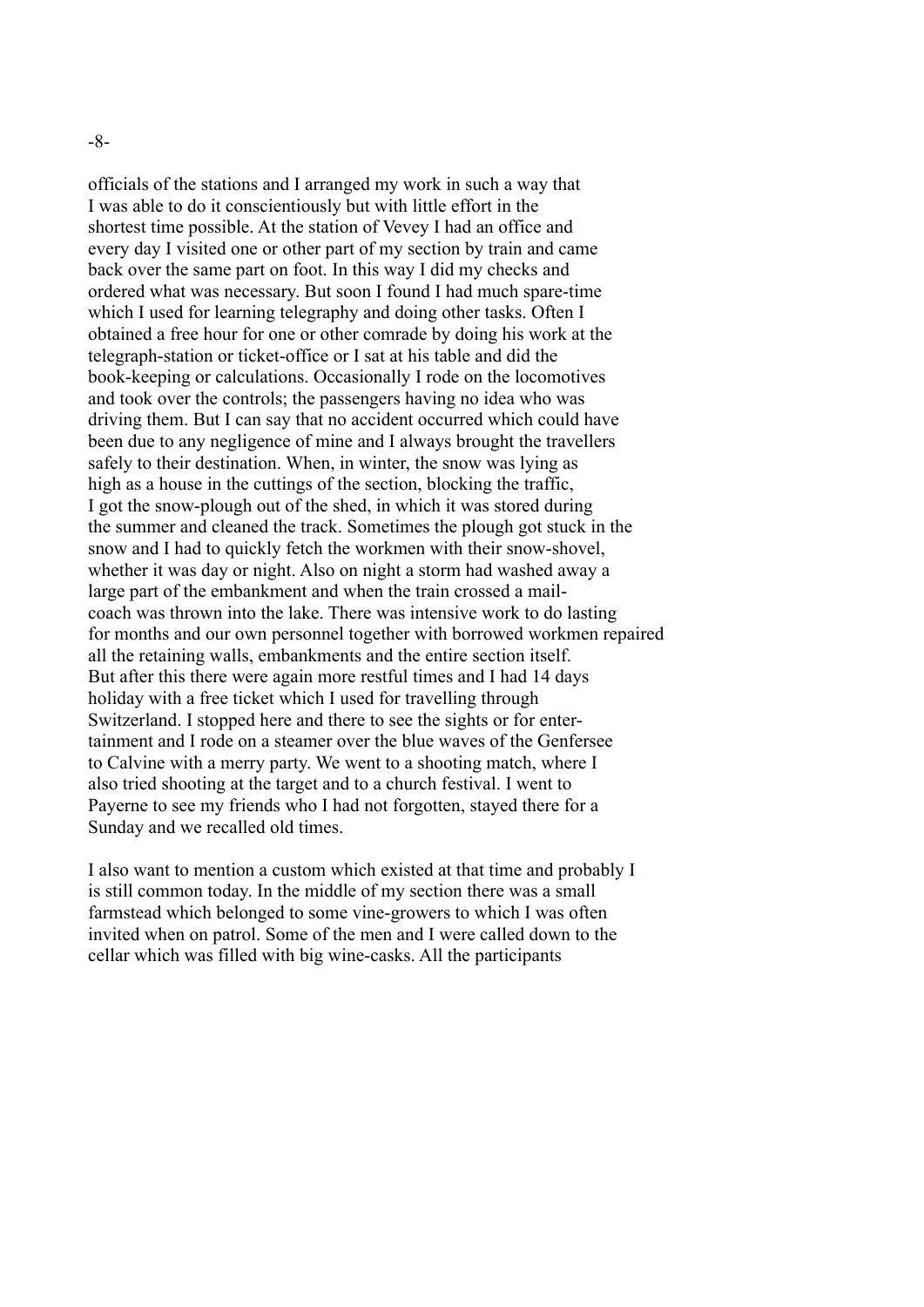gathered round a big cask, the host took a glass, filled it at a small tap, drained the glass, filled it again and passed it on to the next person, and then to the neat again and so on until the glass had been circulated three, four or five or even more times. Finally the "standing session" was put to an end and everybody went back to his work. During these sessions there was often plenty of excitement, as we were talking and complaining about many things, In Montreux I sometimes tried my fortune at the "petit chevaux" and now and then I succeeded in winning a few Franks from the bank, The risk was not great and the pool only one Frank, But if I had a bad day, then I soon stopped playing.

Each year, a stocktaking of the whole line was carried out. Soon after commencing my job in Vevey I was ordered to do the stocktaking for one district. It seemed that I did my task satisfactorily, because I had to do it every year after that. Even this task was a delight and I enjoyed going over the section by trolley or on foot taking stock of each depot. I wandered along the entire railway line from Genf to Bern, from Vallorbes on the French border to Brigue near the Simplontunnel and from Lausanne to Freiburg via Payerne - in a word, I travelled throughout the whole western part of Switzerland and in doing this I was able to see many beautiful and charming places. But it was nice in another respect too, for I got extra money for this stock-taking. That was very welcome to me, all the more as each time the work took about 14 days.

So I spent my time doing my duty earnestly and enjoying merry parties. But one cannot bear either constant happiness nor misfortune for too long. I felt inclined to wander again and since I already had been staying for six years in Vevey, I suddenly gave notice, concisely and without giving any reasons. I took leave of my chief who was very unwilling to let me go. He gave me an excellent reference and then I left beautiful Vevey behind, a place which had become very dear to me and where I saw and did many fine things which I have clearly in my mind till this day. In my decision to leave, only the call of the open was speaking and I carelessly abandoned myself to my fate. I did not look for another post at all, but was instantly on the road. Luckily

-9-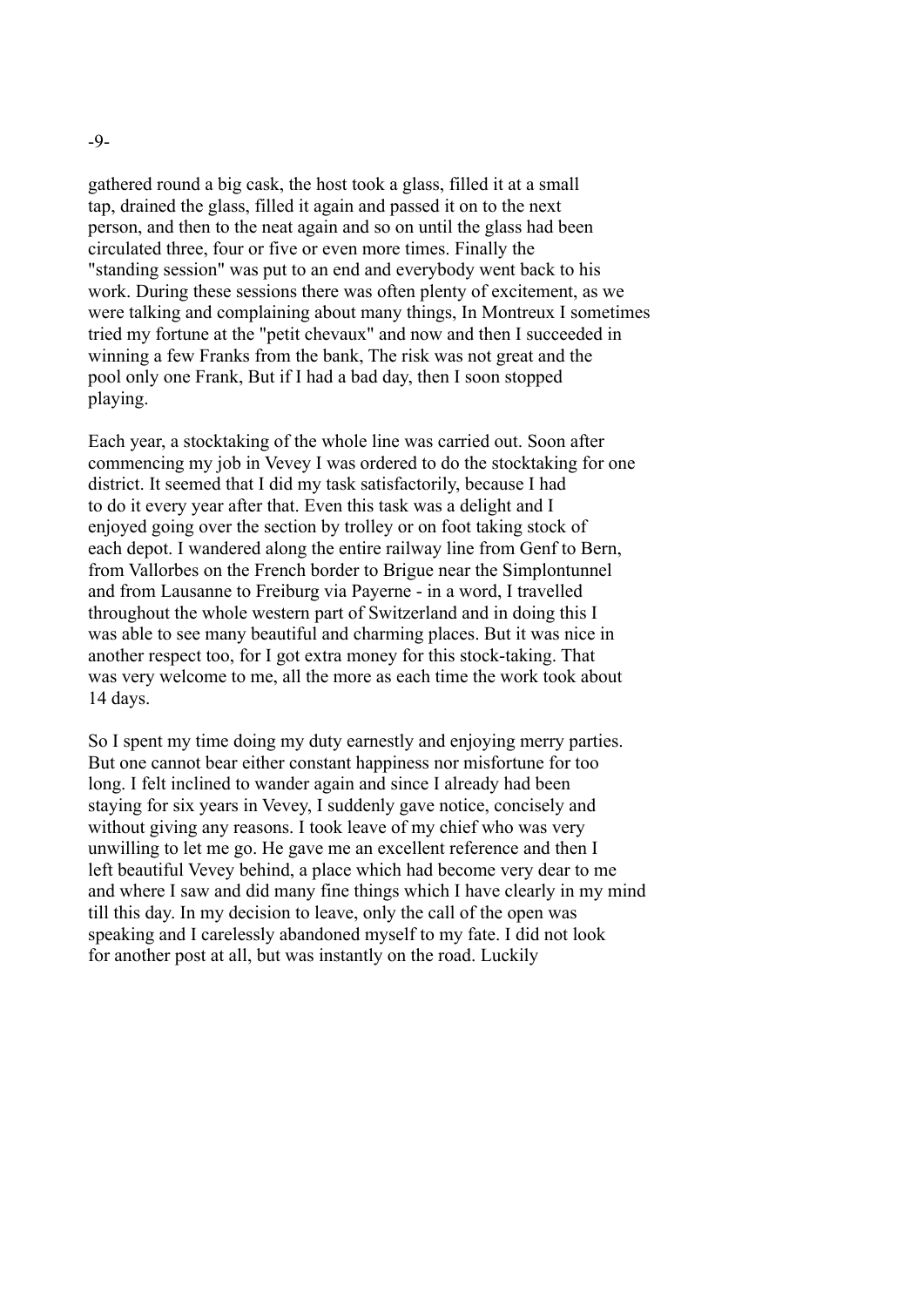#### -10-

for me, my sister lived for some time with her children in Morges. Previously she had stayed behind in Payerne, but soon returned to Jerusalem and got married there to an English captain who later became a general. Morges was close to Lausanne and so I went there and stayed for some time, strolling around with my niece and nephews and taking trips of various lengths: In doing this I spent a lot of time with the children, helping them with their school-exercises and playing with them. I often went to the station to visit the employees with whom I made friends and to bear the well-known tumult of the "cheminaux".

One fine day in March 1885 I received a message from my parents inviting me to come to Jerusalem and at the same time sending me the money I needed for the journey. After making all the necessary arrangements, I took leave of my sister and her children, took the train to Genf, then to the Riviera and finally to the magnificent lagoon-city of Venice. I went sightseeing there, riding a boat in the canals. The next day I got on the steamer which took me to Jaffa via Trieste, Brindisi and Alexandria. There my brother was waiting for me and on horseback, pacing or riding at a trot or sometimes at a gallop we journeyed to the Holy City of Jerusalem, my old Zion, There I found my dear parents well and in good health. My father was still teaching at the school. How many things had happened here in the 23 years between my departure from Jerusalem as a seven year old boy and my return!

I had a rest for some weeks which I used to bring back memories, to inspect all the sights and innovations and to roam through the whole of Jerusalem. I also took a three day trip to Jericho, to the Dead Sea and the Jordan, where I had a bath. After this rest, I returned to work and initially gave drawing lessons for the older students at my father's school and taught conversational English to other classes. After some surveying I was soon entrusted with my first real piece of work - to build the church and the school for the Arabic-Protestant community in Beit-Dschala. This was soon followed the order to build the school and church in Bethlehem. Soon I was received building orders one after another, partly from private people, partly from authorities, so that I had plenty to do for many years. I enjoyed working independently. I built dwellings and churches and again did surveying, I also worked on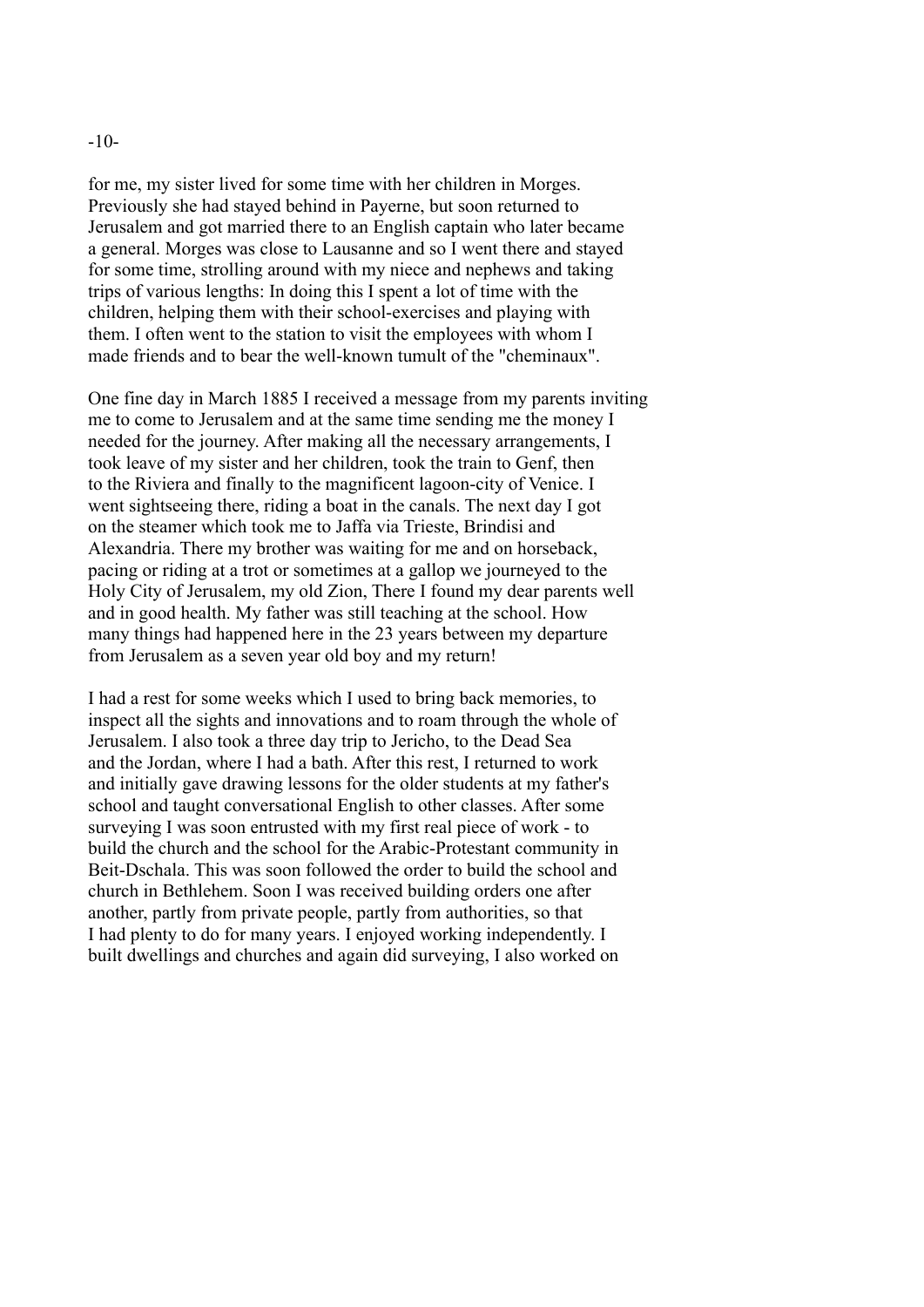### -11-

the railway-line from Jaffa to Jerusalem and later undertook the building of two bridges on a small allotment at my own risk.

Soon after my arrival in Jerusalem, I made friends with some members of the German-Protestant Community, In particular, there was a club formed by some of the young, like-minded people of my age, some of whom were teachers and merchants. We organized chess-playing and reading-evenings, became members of the German and choral societies and after the troubles and labour of the day, we often came together to spend entertaining and pleasant evenings, We also took to wandering and roaming about in the surrounds of Jerusalem and inspected many a hill and ruin. Many weekends were also spent in Jericho or at the Dead Sea and the Jordan and after climbing the "Temptation Mountain" we went bathing there or at the Eliza Spring, We also hunted partridges in the wheat fields, the wheat being as tall as a man.

And so many years passed in serious work, in recreation and cheerfulness, In the meantime I had married a young lady, the sister of my brother's wife, and become the father of four children. One of them had a twinsister who died at the age of four. Today my eldest son is districtengineer and employed in Amman at the Transjordanian government office which is responsible for all public affairs. He is married and has two children, the younger one being born in December 1931 and the eldest son of our family. Two of my daughters are living here in Jerusalem, where their husbands are employed, I often meet them and visit their houses. The twin-daughter is married to an engineer in Stuttgart and has three sons. Apart from this daughter, who has to suffer want in Germany, we are all quite well and I am able to enjoy my grandchildren. My wife was a dear and faithful companion to me and we shared joy and sorrows honestly through good and bad days. But unfortunately she died much too early on the 13th of July soon after our last return from Germany as a result of malnourishment during the world-war. We mourned for her deeply and now she is lying at Zion.

In addition to my business, I had started a travel agency together with a comrade, which I ran for some years. Therefore I once again had the opportunity to travel to Trieste and to go through Italy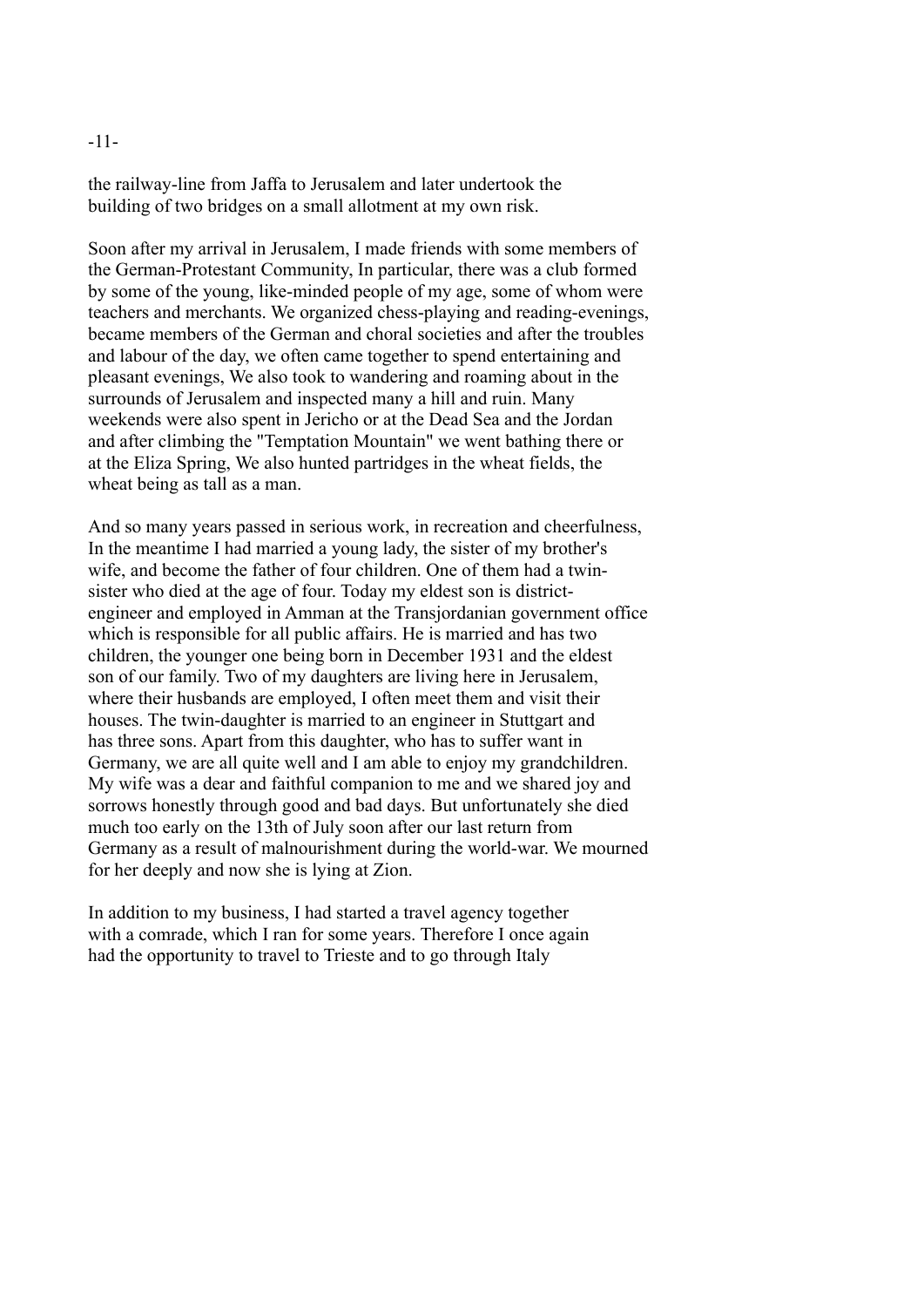## -12-

to Switzerland and then to my old Stuttgart, where I again met some of my relatives and friends. When in 1898 the German Emperor was coming to the consecration of the Erlöserkirche (Church of Our Saviour) - on which I had worked for some years - we chartered a ship in Genoa, so that all the travellers who had booked with us could come to Jerusalem to attend this ceremony. The dedication of the orphanage which I had built for the Armenian-Protestant children in Bethlehem by the Empress was also held at that time.

Mister Groth, a master-builder who had come to Jerusalem to work on the building of the Church of our Saviour with me, also loved roaming. We each had our own horses and therefore took frequent rides, inspected many a ruin, hill and mountain and had many adventures. Once we rode to "es Salt", where I had to complete a building for the English Missionary Society. On the way there it was raining a little and after crossing the river Jordan we noticed that the water level of the creek close by had increased. But we hoped when returning after three days to be able to cross the creek easily. We were both astonished and frightened when we saw, that even the river Jordan had overflowed its banks and had joined with the creek. They flooded an area about two kilometers square and formed one large lake. We had to camp in the open air at the edge of the water and had to join a couple of Bedouins who had been on the way to Jerusalem with loads of wheat. They also had been stranded by the water. Now we became acquainted with life in the wilderness. It was raining incessantly day and night and we had absolutely no shelter other than a few trees. We dragged the huge trunks of trees felled by the storm to our camp. We lit them at one end and so they pushed further and further into the fire. We had nearly no provisions with us, because we had certainly not expected a delay of several days. The little we had with us was soon eaten up and after the second day we had to be satisfied with the raw wheat of the Bedouins toasted in the fire. That was our only food until on the fifth day when one of the people brought some flour from a mill about five kilometers away and baked some bread for us. Meanwhile some other people came and joined us, Arabs who had been on the way to the Holy City too, bringing sacks of corn and other goods with them. Soon we were a caravan of 25-30 people. The water still did not decrease, despite our making enact and frequent observations, until finally, on the seventh day, the water began to recede. Now we were able to approach the bridge and try to make it passable. There were also some people coming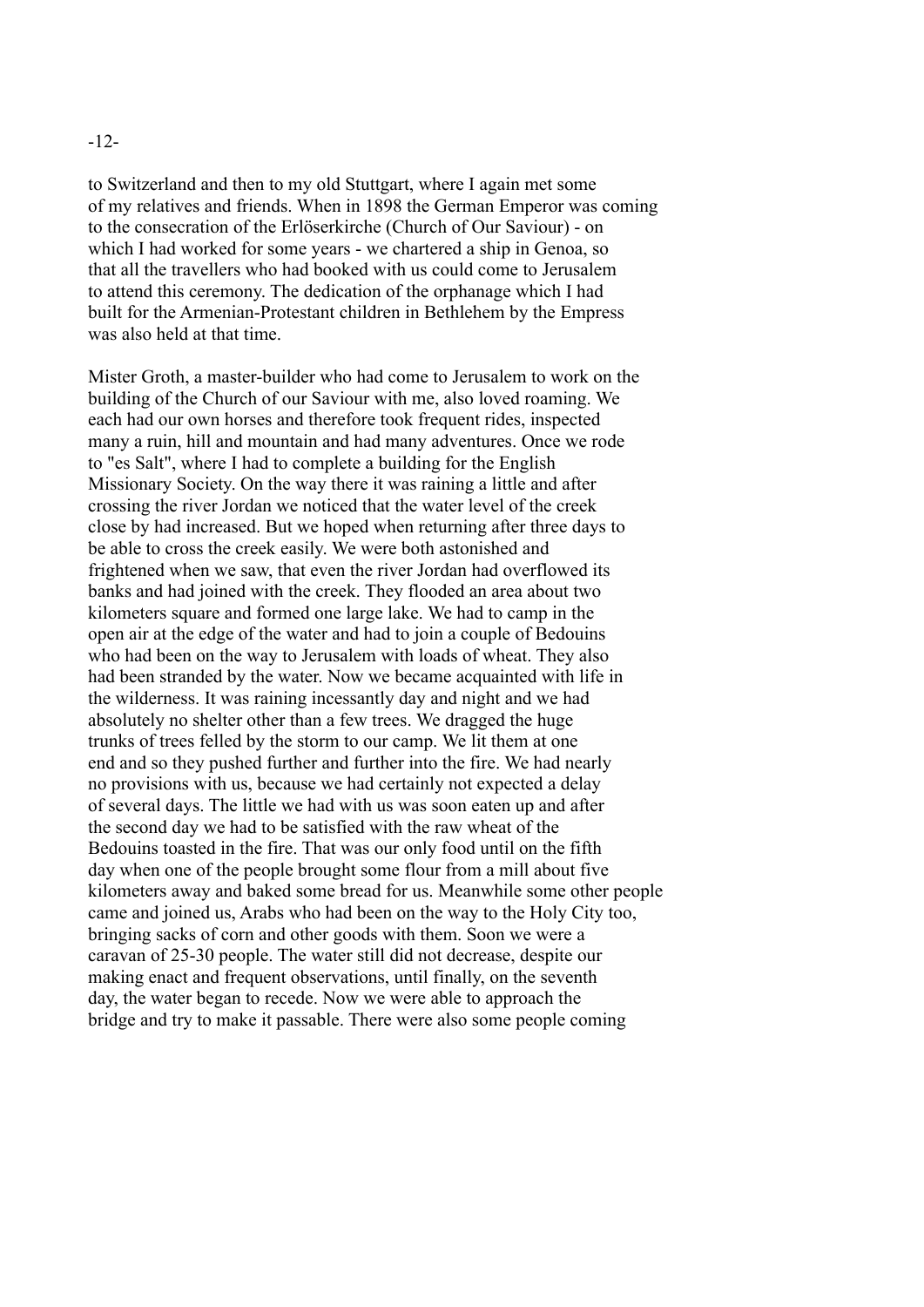### -13-

from the other bank wading across the river up to their stomachs and even higher. Suddenly a man appeared with a large haversack full of food on his back which he gave to us. We shared the food fairly among our fellow-sufferers and after having fasted for seven days we certainly enjoyed it. We were very grateful to the donor, one of my workmen and a good-hearted fellow. He had come totally on his own initiative to find and to help us. As soon as the last plank of the bridge had been put in its proper place. We could pass across with our horses. We still had to pay a fee to the watchman of the bridge, although in reality we ourselves had repaired the crossing. But we did not mind, we only, wanted to get away from the water. We leaped on our wheat-fed and wellrested horses and rode at full gallop a distance of five kilometers to Jericho, where we arrived with torn clothes and boots and some tiny fellow-lodgers. The hotel keeper who was a friend of ours served us a glass of Champagne and invited us for a meal - an invitation which we did not accept, because we were in a hurry. We wanted to get home as soon as possible to reassure our dear relatives. They had been very worried about us, because the rumour was abroad that we had been drowned in the Jordan. But we returned to our family well and in good health and were warmly received. Staying in the moist plain of the river Jordan and the hardship suffered there had not harmed us and after a days rest we went back to our work at the church, greeted happily by all of our workmen.

During our involuntary stay at the Jordan we were told by some Arabs of Madeba that a beautiful mosaic-map of Palestine had been found while they were flooring the new Greek church. We decided to ride to Madeba at the first opportunity and to inspect this mosaic-map, to sketch it or to take some photographs. But, when we got there we could not get a true picture. Later. by accident, two painters were staying in Jerusalem and I rode with them to Madeba. Working for several days, I made a drawing of the mosaic-map, I painted the exact colours of each of the stones and a copy of the original painting will still be obtainable from the Society of The German League for Exploration of Palestine (Gesellschaft des deutschen Vereins zur Erforschung Palästinas).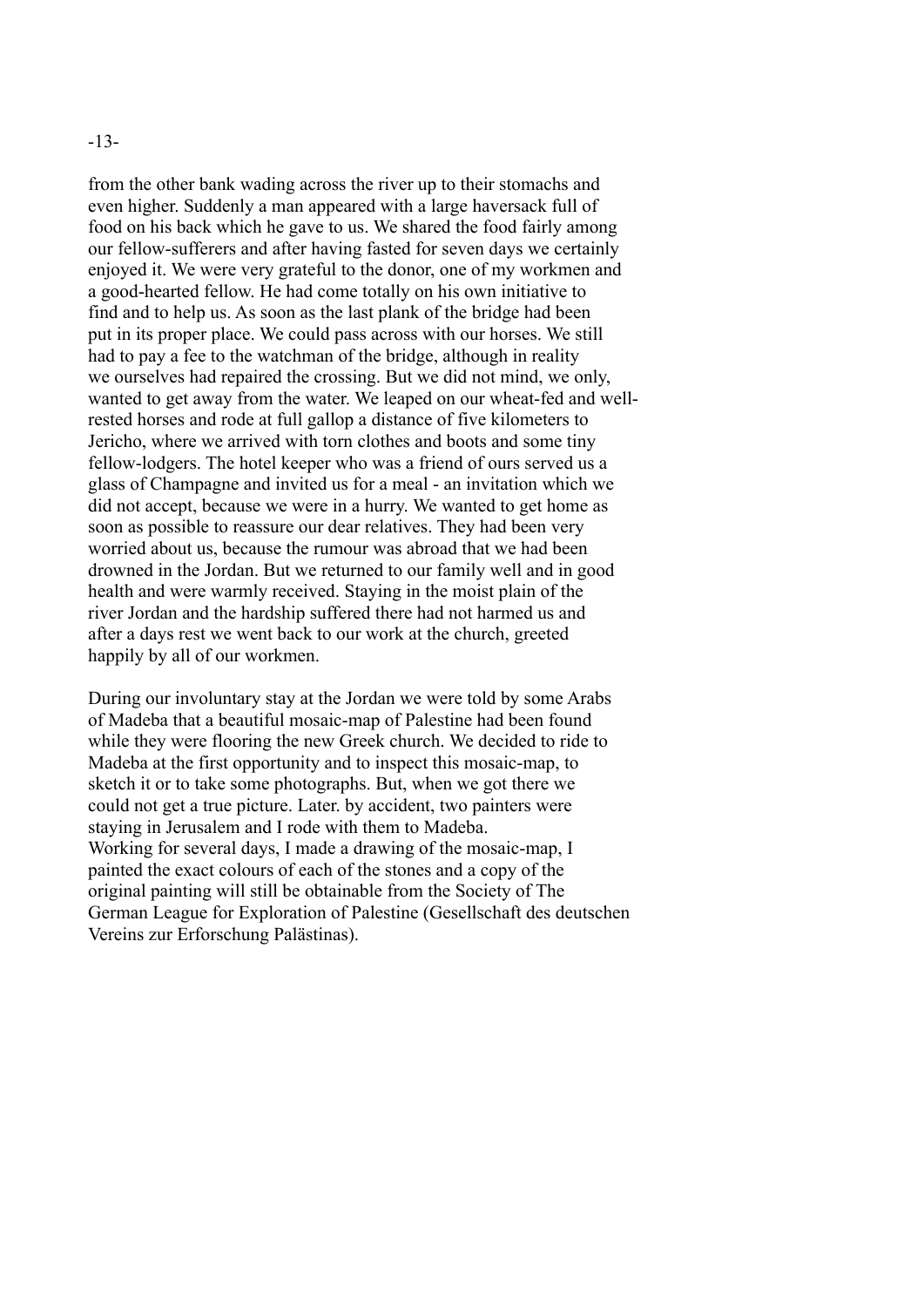#### -14-

The greatest highlight of all of our trips was the journey to Petra which we both made with our servants and some stable-boys. It was a fairly dangerous trip at that time and we were almost the first Europeans to have visited there in a very long time. We crossed the Jordan, the river which formerly had stopped us for such a long time and now was flowing like a guiltless creek, and reached Madeba and Kerak. In Kerak we visited the governor who we had told of our destination and he sent four horsemen with us to give us protection. The following day we rode to Schobak. There the officer of the Circassians welcomed us very warmly and for our evening entertainment organized with his horsemen the performance of a true Circassian dance, accompanied by the sounds of a harmonica. The next day we arrived at Tafileh, passed the "Moses Springs" and reached Eldsche. From there went through the "Sik", the very narrow rock walled entrance to Petra, the rose-red city, once the capital of the Nabatians, now the city of the dead.

We pitched our tent at a spot in the middle of the town and for some days travelled from one rock-tomb and pyramid to another. The facades of the tombs are splendidly carved into the red, yellow, blue and violet rocks and show several styles of architecture. The tombs themselves are simple, square chambers. Amongst innumerable tombs we saw the so-called treasury of the Pharaoh and the tomb which contains the colossal urn, also the Corinthian and the three-storied tomb. We saw the ruins of the Amphitheatre, a bridge and a temple, the ruins of the former palace and also, high up on the mountain the so-called "Deir" (monastery) with its magnificent facade which you can only get to by going over steps carved into the rock. After spending five days among the graves, inspecting and sketching them and taking photographs, we left Petra and rode back through the "Sik" and via Eldsche to Tafileh. There we dismissed our four loyal companions who had conveyed us safely and performed many a brave riding-feat.

At our own risk we chose another way home via Ghor es Safi at the outermost shore of the Dead Sea, but lost our way between the chasms and had to stay overnight. Eventually we found the way and reached the Bedouins of the "Ghor" who welcomed us quite graciously. In the evening they killed a sheep and organised a great "Fantasia", performed dances and offered us coffee. But next morning, we were very surprised, when they demanded a lot of "Bakschisch" which we refused to give them, where-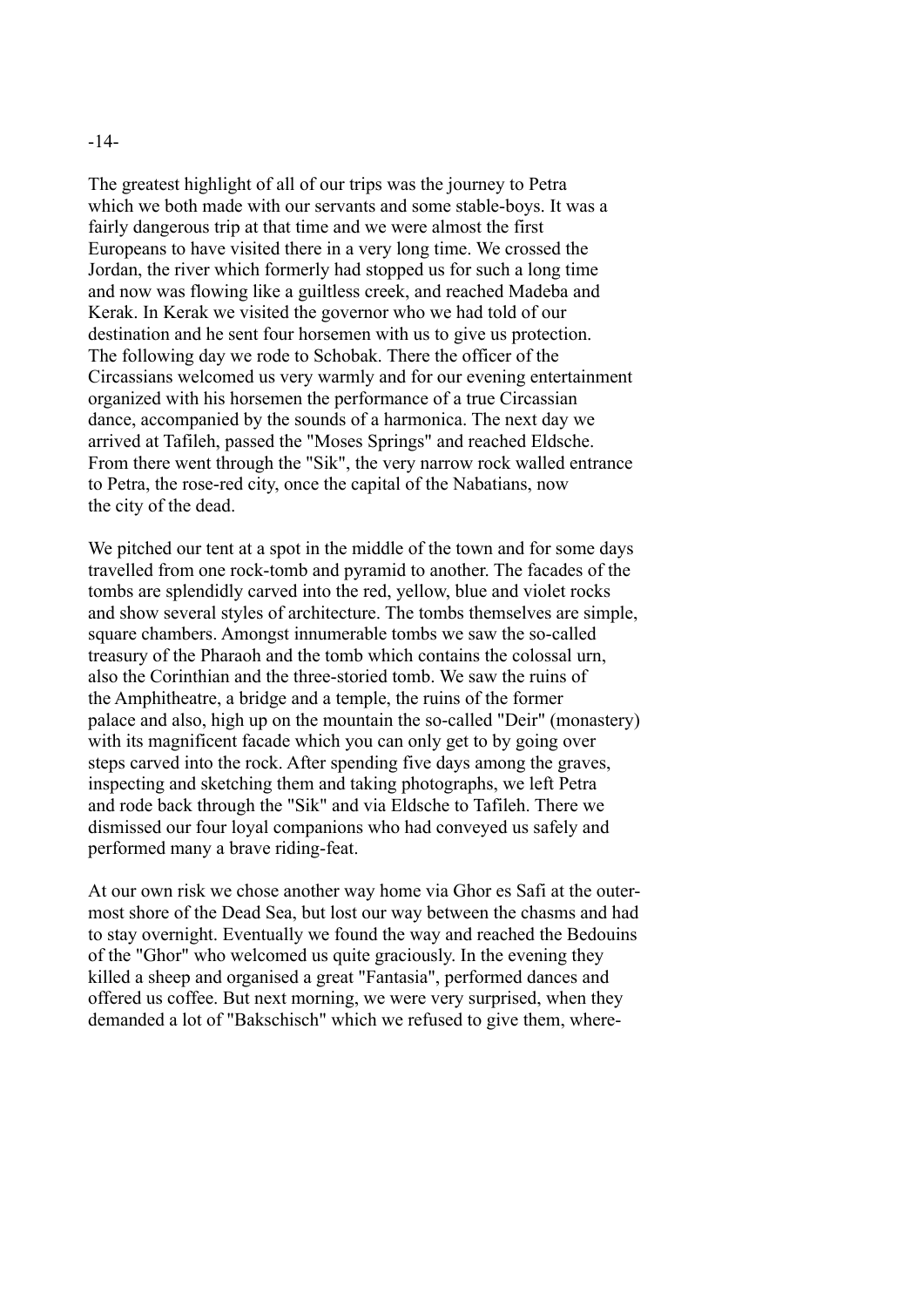## -15-

upon they refused to show us the way we had to go. But they could not hold us back nor intimidate us and we departed confidently alone. Some distance from the camp after a ride of about one quarter of an hour, we were lucky to meet a young shepherdess. She had not joined the "Fantasia" the evening before and told us the right way through the mud in return for a small gift. The passage at the outflow of the Dead Sea was hardly four meters broad, but my horse was no sooner in the dirty water than it stuck in the mud up to its back and I barely had time to jump to the opposite side, pulling some mud with me. All the others went carefully and got to the other side safely. Having cleaned ourselves to some extent we continued our journey after a short rest. We passed the salt hills of Uschum, stayed overnight in the remote fort of Zwerna, for the last time sleeping in the open air. The next morning we were happy not to have been burgled or murdered during the night, a fate which we were told had befallen some passers-by several days before. About midday we reached Hebron, had a short rest there and at about sunset returned to Jerusalem via Bethlehem, after a ride of twenty-one days. There we found our family well and in good health. We rested for one day, then returned to our work again. For a long time we kept the memory of this pleasant journey in our mind.

We also visited the Northern part of Eastern Jordan and inspected the great ruined towns with much interest, and the remains of the former Roman time in Amman, Dscherasch etc. But the trip to Petra was the most beautiful of all.

After completing building the parsonage and the school of the German-Protestant community in Jerusalem as well as the church at Jaffa in 1903, I was informed of the building of a railway-line from Haifa to Damaskus, the Hedschas-track. I went to Damaskus to look at the advertised details of the work to be undertaken. I made my offer and at the beginning of February 1904 I got the commission to do the work at the allotment of Samach near Haifa. The allotment had a length of 16km, and the work consisted of major earth moving and building a bridge 50 meters long. I worked there with an army of workmen from all nations and was finishing the task within twenty months. As a result I was lucky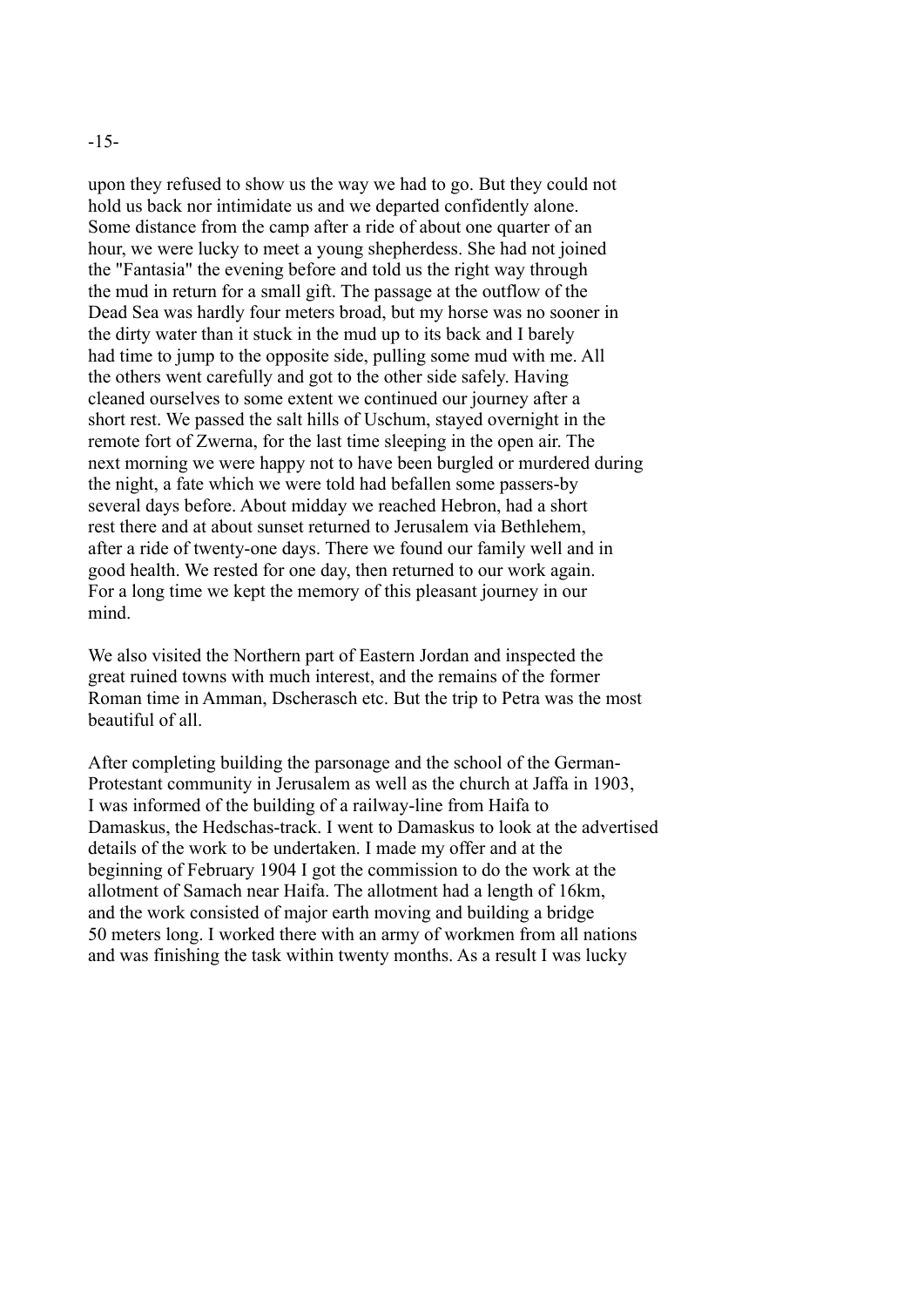-16-

to carry home a tidy sum. The region I worked in was fairly muddy and fever was prevalent. Therefore I left my family in Haifa, after they had moved there from Jerusalem. After finishing the work, I moved to Haifa to allow myself a well deserved rest in the bosom of my family. In August 1906 I undertook the building of the large repair-workshops for the Hedschas-Railway in Damaskus. I worked there till March 1909 and was happy with my enterprise there. At that time my brother and his family lived in Alexandria where he was "Municipal-Inspector". Therefore my wife and I decided to move there too instead of returning to Jerusalem. After the confirmation of my son and my eldest daughter in. Haifa we packed our suit-cases and travelled to Alexandria. We rented a flat in the vicinity of my brother's home and waited patiently for things to come. In the meantime I undertook some minor works.

One time I also wanted to show my wife and children some parts of Europe which they had never seen before. Therefore on a fine day in summer 1910 we boarded the steamer to Marseille and after a short stay there travelled on to Paris. We arrived there in good health and were fortunate that it was the National Day, the 14th of July. So we were able to take part in the tumult of the festivities. After staying eight days in Paris for sightseeing, we went to Pommery where my younger sister had some holidays for some time with her family. We had a pleasant time there spent on trips of various lengths in the surrounding district. From Pommery we went to London, via Calais and Dover. During our stay in London, which lasted ten days, we spent most of the time with my older sister with whom I had formerly stayed at Morges and who I had not seen since. We had a fine time together with her and her husband who had retired in the meantime. From London we went to the exhibition in Brussels, then to Holland and afterwards down the Rhine from Rotterdam to Cologne. After visiting the cathedral there we went to Stuttgart via Frankfurt to see my old friends. We stayed there for a few weeks, sightseeing in the city and surrounds and often taking pleasure trips with our relatives who lived there. We also went to Munich and Oberammergau, where we attended the Passion Plays. We viewed the Rheinfall in Schaffhausen, went to Zurich and finally to Vevey, which we made our headquarters. We took a round trip through Switzerland, from one end to the other in the course of which we came to my beloved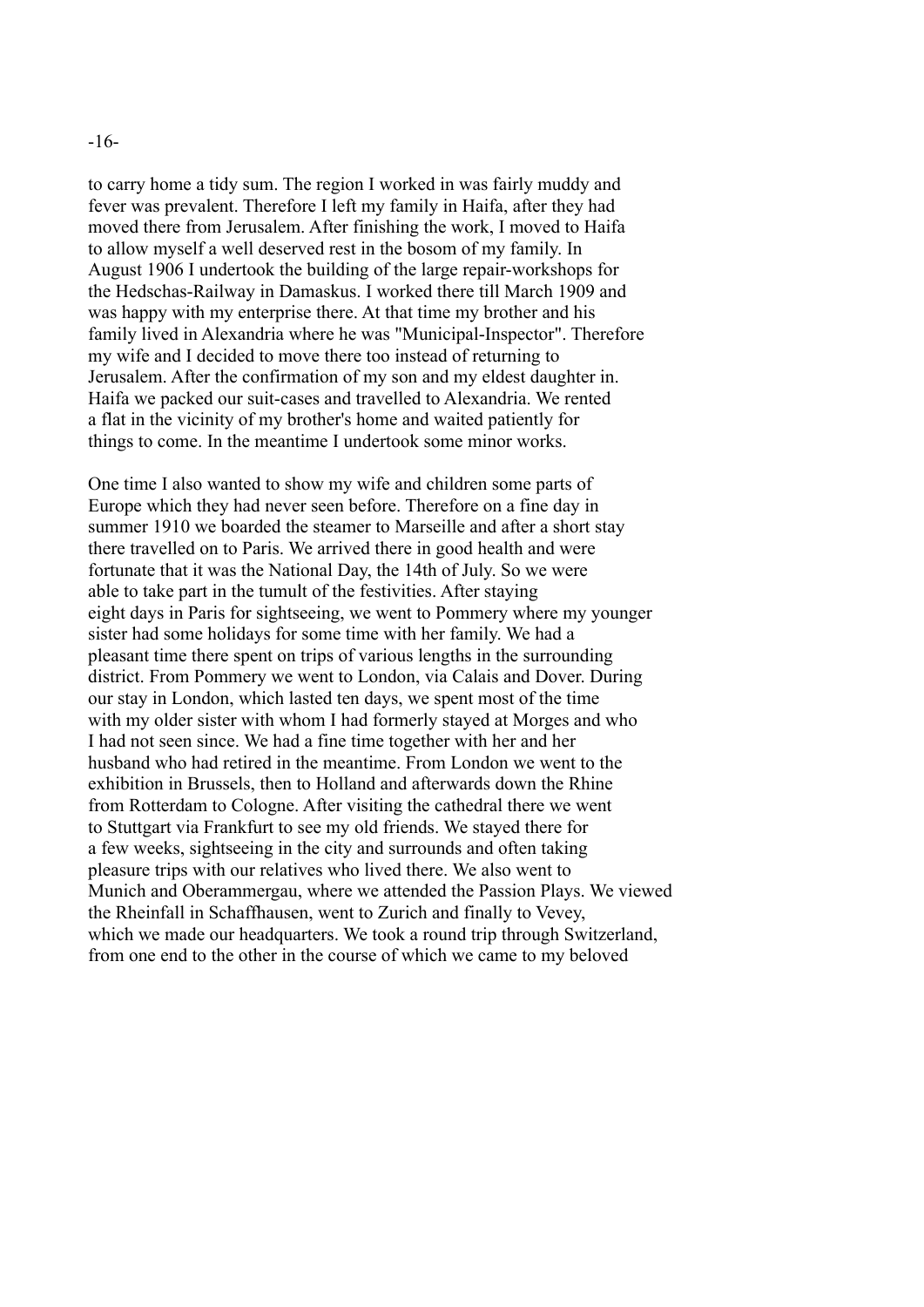### -17-

Payerne. There I saw my former hosts, my dear farmers, after so many years. I found them in good health and relived old memories. After some weeks we returned to Vevey. stayed there for a while longer during which we visited the old card table in Montreux, where I won seven Franks at the first pool. We immediately turned the money into whipped cream. Many memories were stirred in my mind, but I also noticed that some. things had changed. From Vevey we finally went to Marseille via Genf, boarded the steamer for Alexandria where we arrived safely and in good health after an absence of several months. We found there all our things in order. This journey had been a delight for us all. We had been privileged to see many beautiful and pleasing things which remained a topic of conversation for a long time afterwards.

Soon after our return I was told of same work in Asia Minor. After finding out more details. I went to Smyrna at the end of January 1911. There I applied for an allotment of the Soma-Panderma railway-line and was given the commission to carry out the work. I had to work hard and diligently under trying circumstances with the primitive Kurds whose language I did not understand. But this time too "my old luck" was with me. I was able to complete the task within the ordered time of seventeen months and presented it to the management fully operational. The work cost about one million Franks. Just before the work was finished my family came to see me for a short time and after the handing over, we all returned to Alexandria together with a nice cheque in my pocket.

In the late summer of 1922 we undertook a second journey to Germany. This time we went via Venice, Mailand and St.Gotthard to Stuttgart, where we lodged in a boarding-house because we wanted to stay for a considerable time. We indulged ourselves in "dolce far niente" sweet idleness - looked at all sights and climbed up all the hills and mountains to assimilate this magnificently sited city from all directions. We made many trips into the surrounding district and also travelled to Munich and Berlin. We also attended many concerts and Church festivals. There our girls had the opportunity to go dancing to their heart's content and so several months of peace and joy passed until the late autumn when we had to think again of returning to Alexandria. This time our son was to stay behind to attend the university at Stuttgart and therefore we went our way sadly. We had a safe journey home. Formerly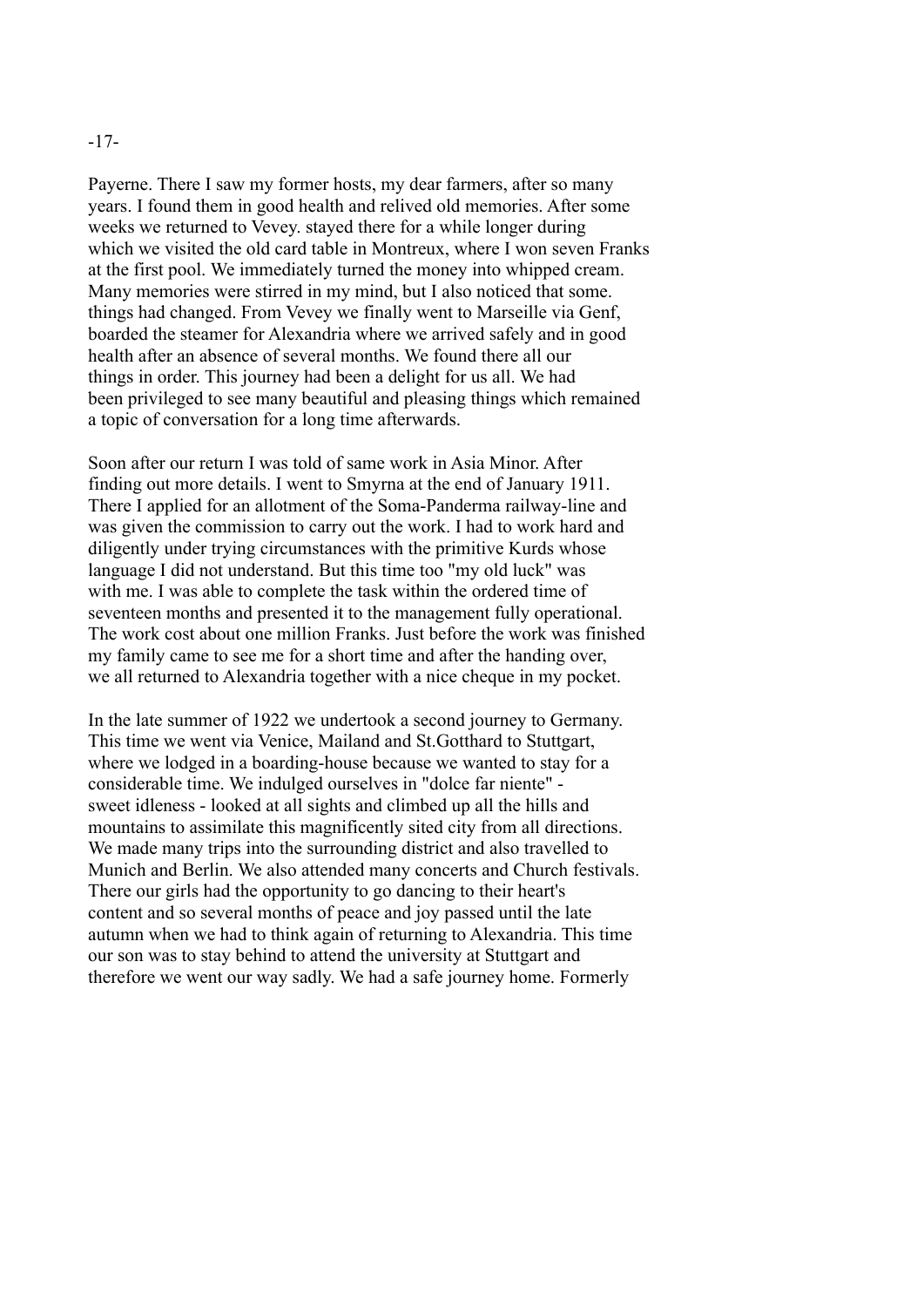#### -18-

I had already bought a building-site and now I set about drawing up the plans for a house and flats to rent. I began building in summer. In the meantime my son had returned for the long school-holidays and helped me with the work, but he had to go back to Germany before the building had been completed. The house would yield sufficient rent for us to live of it. In May 1914 it was completed, but we had no sooner rented the larger part, made a flat ready for ourselves and moved in, than the disastrous world war broke out. As Germans, we had to present ourselves for registration and had to report personally to the government house from time to time. Very soon, a number of misfortunes befell us. In September of the same year I and my family were expelled from Egypt by the English and had to leave behind all our property. We went to Germany via Genoa and Switzerland. At first we went to Nürnberg where my son was about to finish his studies and had applied as a volunteer for "Chevaux-legers". After a few weeks of instructions he was sent to the front. Soon afterwards we moved to Ludwigsburg, where my daughter (the twin) and her husband lived. They were expecting their first baby. My wife and I stayed in Ludwigsburg until my youngest daughter married. After the wedding she moved to Augsburg, where her husband was employed.

During my stay in Ludwigsburg I determined not to idle away my time, so I applied for the auxiliary air-raid precaution service even though there was no need to do so at my age. At first I was on the board of examiners of the prison camp at Eglosheim. Together with my daughters and some of the soldiers, I had to check all the incoming and outgoing mail of about 1200 French prisoners. Later I was bookkeeper and paymaster in the clothing-office and then until my departure to Palestine I worked at the examination board of the department for damages of the league of German people living abroad (Auslandsdeutsche), at Stuttgart. As an official expert I had to check all the transferred actions for damages, so that they could be passed on to the commission of the department for damages (Reichsentschädigungsamt). They had to be accompanied by wellfounded proposals. At this point I would like to mention that the damages paid by the "Deutsches Reich" to those German people living aboad were barely sufficient being only 10% of the damage suffered in reality, which does little to the honour of the Deutsches Reich.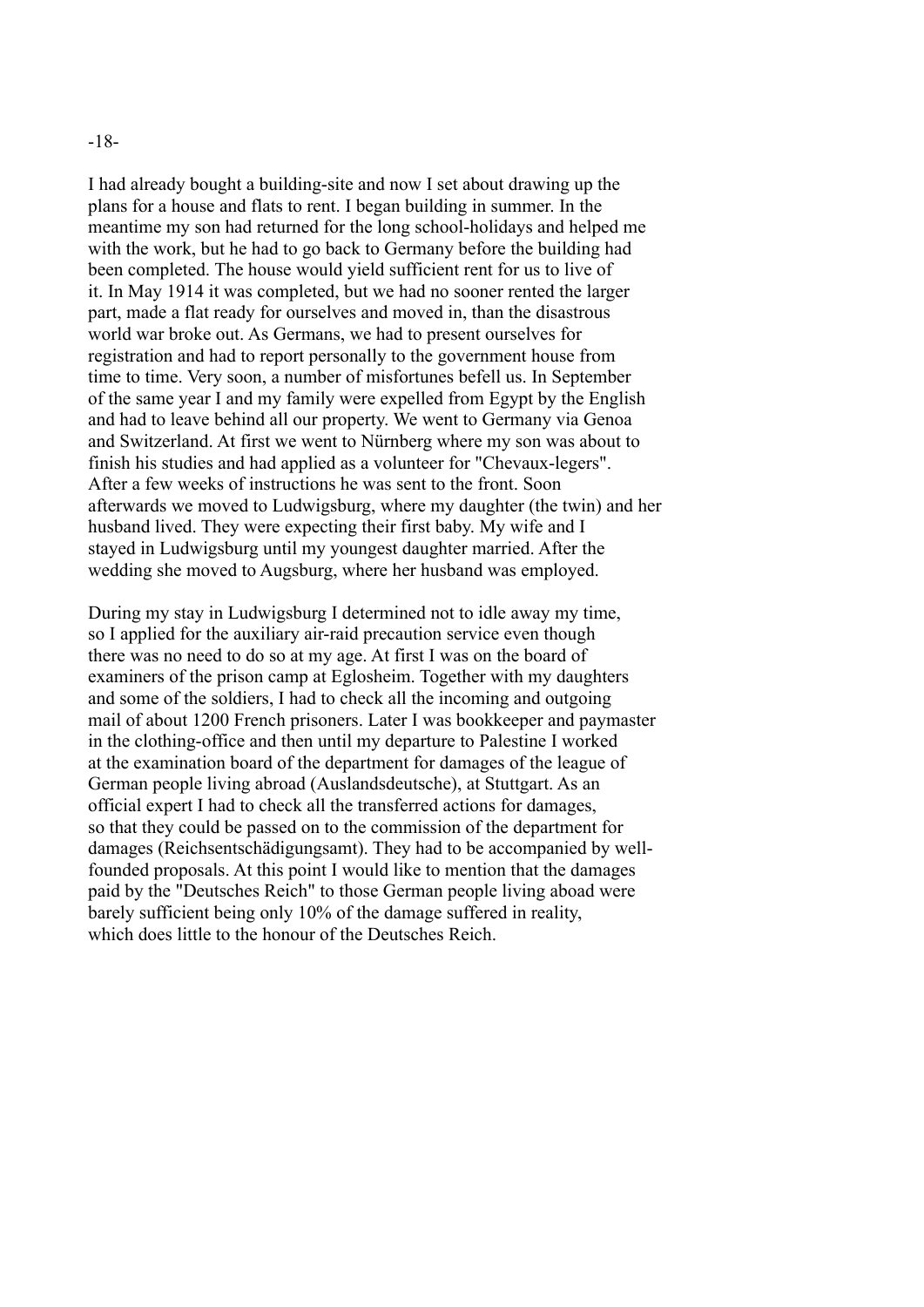## -19-

My son returned safely from the war and was engaged at one of the numerous offices responsible for winding up all the businesses and affairs. He and my eldest daughter decided to go to Palestine again. That was not very easy for Germans, at that time, but finally they obtained the required Passports and in December 1922 they went to Jerusalem. They arrived safely and, my son as the first and only German, was lucky to get a post as an engineer for road-building. We had meanwhile moved from Ludwigsburg to Stuttgart, but became very homesick and in March 1925 my wife and I also went to Palestine. We arrived safely at Nablus, where my son was employed, but soon my dear wife became ill and died and we brought her to her last resting place, the cemetery of Zion in Jerusalem. A couple of months after that my son was transferred elsewhere, whilst I stayed on with my daughter in Nablus. She kept house for me. At the time I was occupied with making ground plans for new houses for the local inhabitants and for some strange reason I was the only one to prepare plans which were acceptable to the competent authority. Consequently I had a monopoly to do the work. But the people were poor or pretended to be so and therefore, payment for the plans, which were forced a bit upon the people by the authority, was rather poor. In 1925 I gladly received an offer from the former districtengineer of Nablus who, in the meantime, had become director of public affairs at the government of Transjordania, to go to Amman as a government building-master for surface engineering. I was employed there for three and a half years and prepared countless plans for a number of buildings, including mosques, schools, jails, military camps etc. of which only very few could be realized owing to the lack of money. I also planned a gallows, because the government had sentenced a poor devil to death, and they did not as yet have a gallows. It was executed very quickly.

Soon after my arrival in Amman, I tried to get a post there for my son who was still employed in Palestine at the time. I soon managed to find one and so we three were reunited again and lived together as in Nablus. My son is happily married and the father of two children. The young one is two months old and the eldest son of the family. My son also has a good position in Amman as the assistant to the director and we hope that he will occupy it for many years,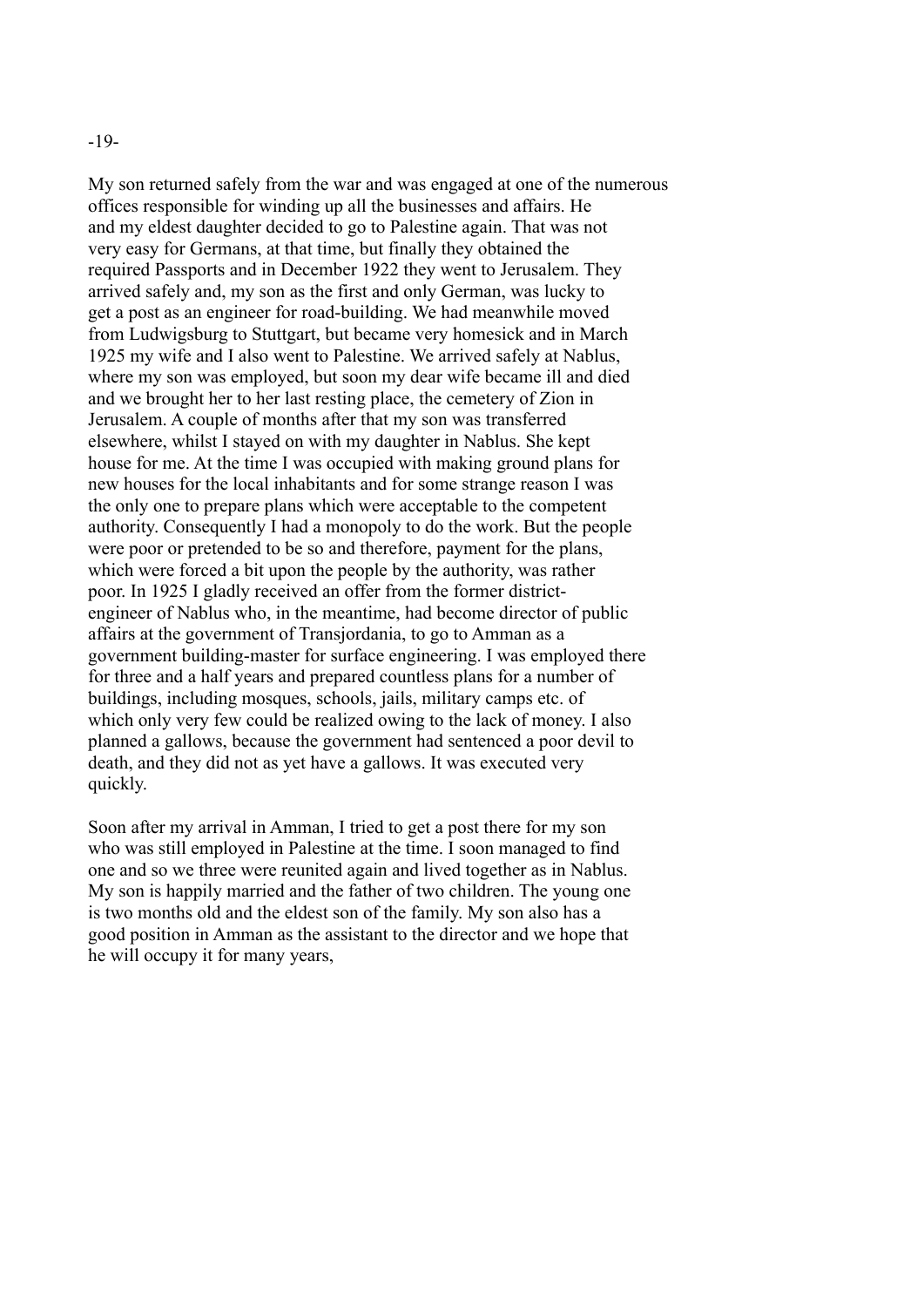Unfortunately my eyesight deteriorated and I was no longer able to draw properly. I did not like to receive my salary gratuitously, so I tendered my resignation, although they would have preferred to retain me in spite of my disability. I moved to Jerusalem with my daughter. She remained faithful to me and kept house until her marriage one year ago. But even after her marriage she stayed with me and recently she had the misfortune to lose a daughter at birth and she will need much rest in the near future. My youngest daughter who had also married at that time in Ludwigsburg and moved to Augsburg with her husband, has been living now for five years in Jerusalem with her family. Both, my daughter and her husband, are employed as housekeepers at the "Johanniter Ordens Hospital", whereas the twin-child still lives in cold Germany with her family and has remained with its misery. So far, all our enticements to come to us, have failed, but we shall not stop our enticements until she is here and we are all joined together in the Holy Land and in Jerusalem, our birth place.

God willing, I shall be allowed to celebrate my 77th birthday this year, on the 28th of April. I am still healthy, vigorous and in a good state of mind, enterprising and still making plans for trips and journeys which I would like to do, but as a result of my progressing blindness will hardly be able to do. From time to time, sometimes after long periods, I visit my son in Amman and delight in the family there. But almost every day I go from my flat to the hostel, where I am noisily received by the children and joyfully by my daughter. Frequently they come to visit my daughter for half or a whole day which then immediately becomes a holiday. I also tried to start several enterprises, but was not lucky with them, so that I ceased almost all activities. I now live on the small amount of money I received as damages for my former suffering in Egypt at the hands of the Deutsches Reich and which is really not much. But I am convinced that I shall never be in need and that I will get help from one or other side, when it becomes necessary. Therefore I don't worry too much about my future. My dear children all have settled down and don't need my help. That is a great comfort to me.

God only knows if I have been the right man in the right place in my life or if I have fulfilled the right role. He will judge me on that. I always

-20-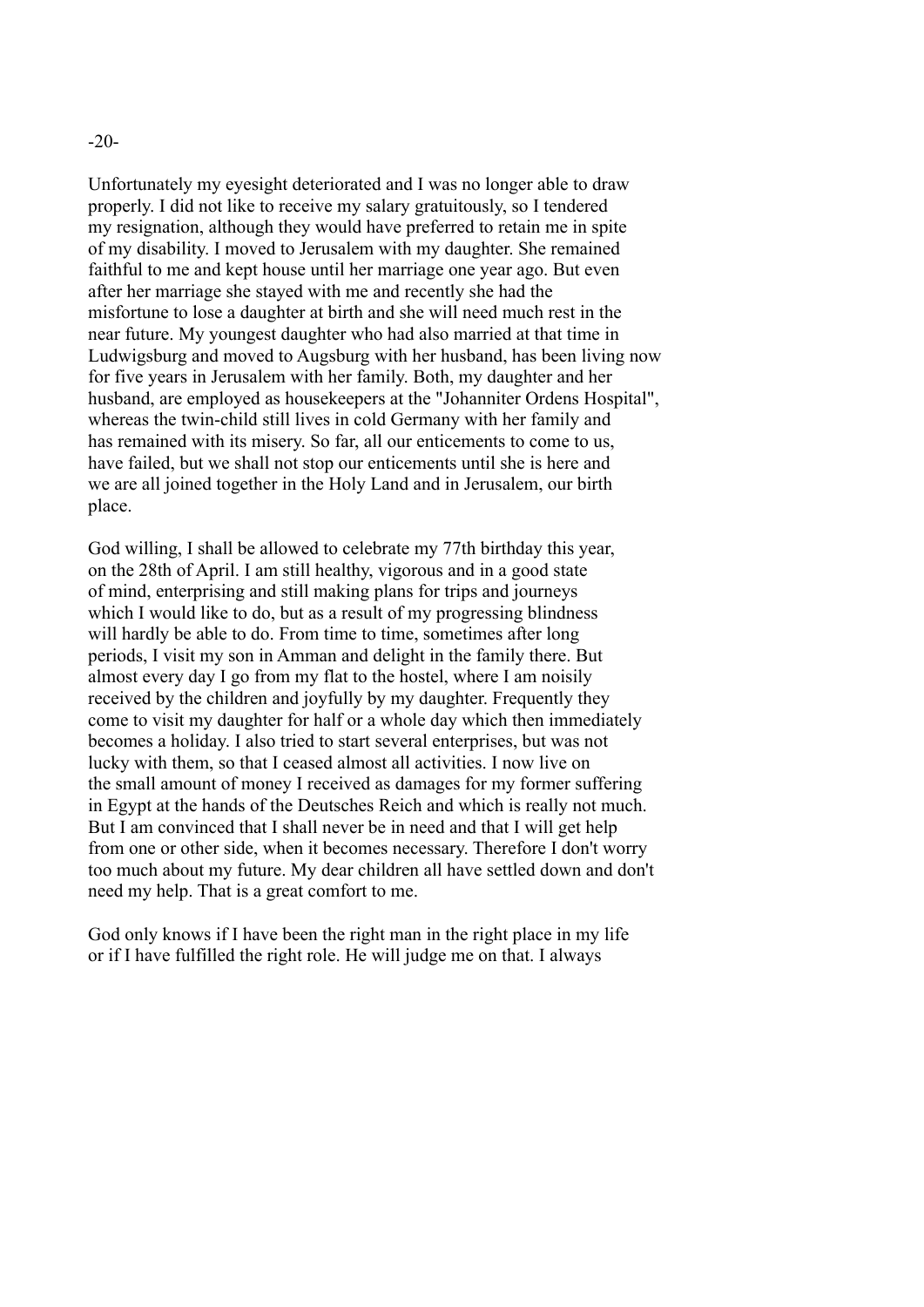# -21-

enjoy good health and courage and even in the hardest times I can never remember really being in want of anything, Indeed, God granted me the favour of showing me much of the world and many beautiful, useful and pleasant things and protecting me from all misfortune and injury. I feel that there was a blessing on all my doings that I can say I am happy with my family and my work and everything has been good.

In writing these notes I was able to review my whole life and could recognize, that I was blessed and happy and was allowed to joyful and beautiful I things. I recognized this especially when I went through the time of my youth and my manhood which I spent in Payerne and Vevey. The many years spent with family or friends, the years in Jerusalem working and travelling around, and the serious and hard years of work on my enterprises I with all of their sorrows and troubles, all of these things helped me to realize that I was a happy and blessed man. I always tried to do my duties meticulously, I was respected by my superiors and friends and made friends easily and was always readily to help where I could. I also have the satisfaction of being able to say that I had no enemies and I never knowingly did any wrong to the artisans and workmen I employed. However, I always stood my ground if I had been wronged.

I hope I may spend the time which God pleases to give to me yet quietly, happily and free from cares, I thank God very much for the many fine and wonderful things which he gave to me and for protecting me from all misadventures. I finish these written notes about my life, as much of it as I can remember, with the words which always served me as a guiding principle:

If you have the knowledge to do something and you are doing it well, often many people are envious of you; always remain faithful to yourself, be of good cheer, your ability will help to achieve your goal.

Jerusalem, in the days of February 1932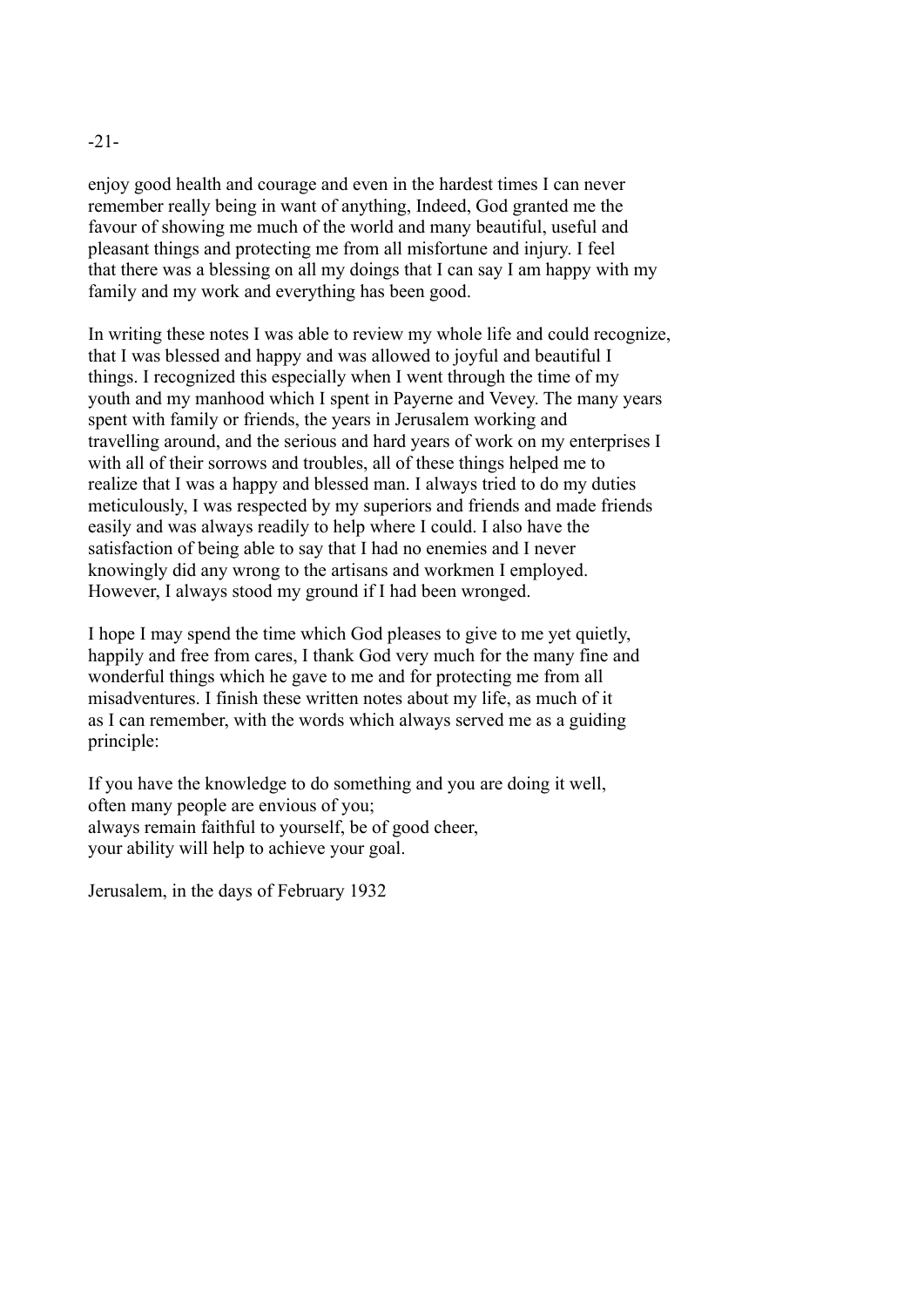## Postscript

Reflecting upon my path through life, I find it strange that from time to time without any intention, knowledge or purpose I returned to those places where I had stayed previously for prolonged visits. In this way, I returned to Payerne which I had left many years before without any presentiment of going back again. Similarly, I returned to Vevey, of which, in fact, I had fine memories, but had not thought to return and also to Jerusalem, where I was born and which I left as a boy of seven and did not see again until 23 years later. And at point I am staying in Amman again, a city I once hated and which I left five years ago hoping never to see again. How is this possible? Is there any explanation for the fact that I am now staying in Amman and there recently celebrated my 78th birthday in the bosom of my family?

In the summer of 1932, My relatives from the hostel in Jerusalem went on a holiday to their home country, Germany, after having worked continuously for many years. The administrative board of the hostel decided that my daughter and I should manage the hostel during their absence. So we moved there, after breaking up our household, worked industriously and had a fine time together with the guests who, that summer, had arrived in extraordinary numbers, and with whom we got on very well.

After the relatives returned in autumn, we were in no mood to start a household in Jerusalem once more and so abruptly decided to move to Amman to my son-in-law, my daughter's husband. He is employed there at the English airfield and my son and his family also are there, so we can often stay together.

It is certain that providence, destiny and fate which nobody can escape, brought us together here and only God alone knows how long we shall stay.

Soon after my arrival I concerned myself with thoughts of working out a plan for the foundation of colonies of German peasants in this country and to write an article about the land itself, its size and location, the nature of its soil, its history and climate, its production, inhabitants and their occupation. I have finished already this work

## -22-